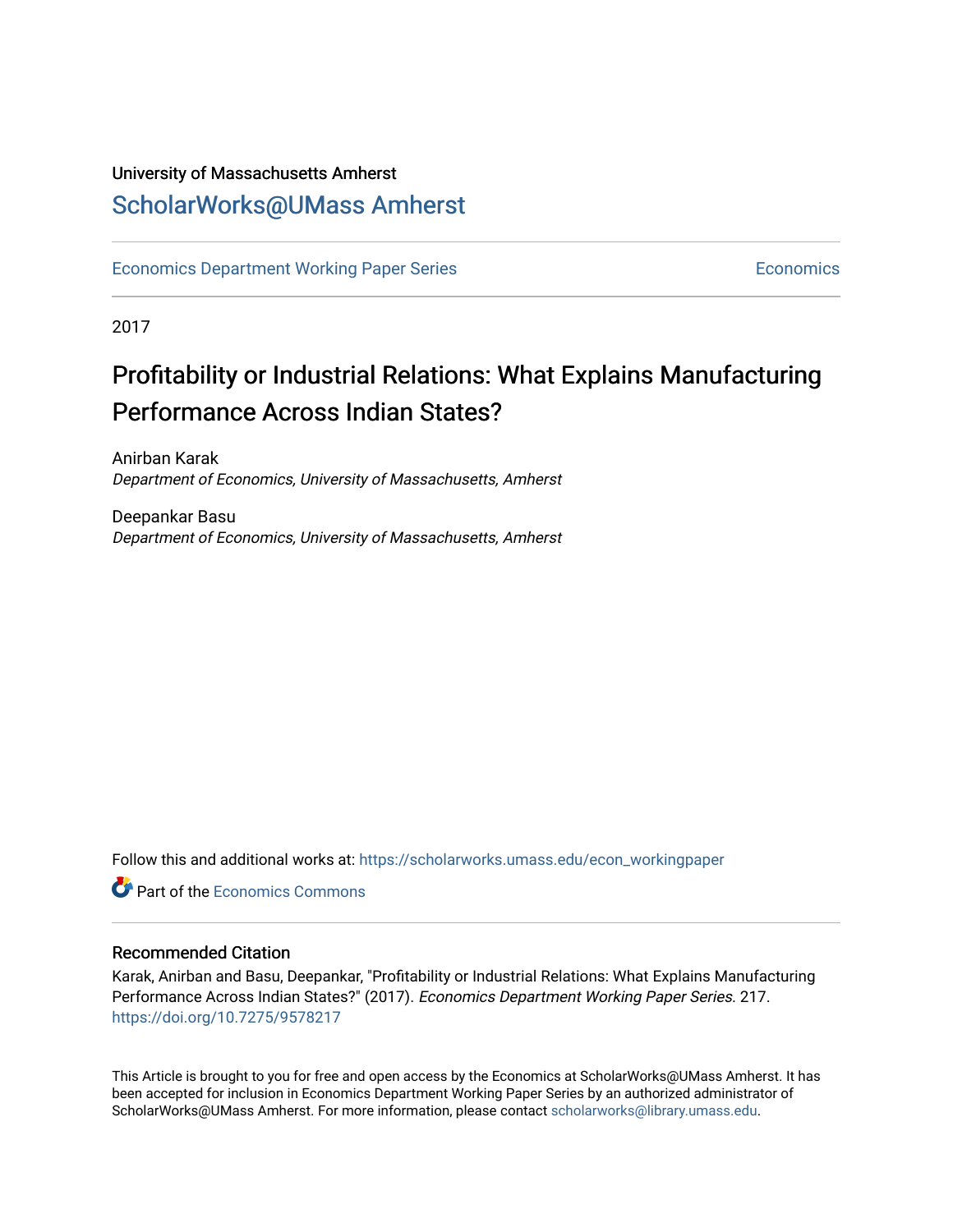# **DEPARTMENT OF ECONOMICS**

**Working Paper**

# **Profitability or Industrial Relations: What Explains Manufacturing Performance Across Indian States?**

by

Anirban Karak Deepankar Basu

Working Paper 2017-01



# **UNIVERSITY OF MASSACHUSETTS AMHERST**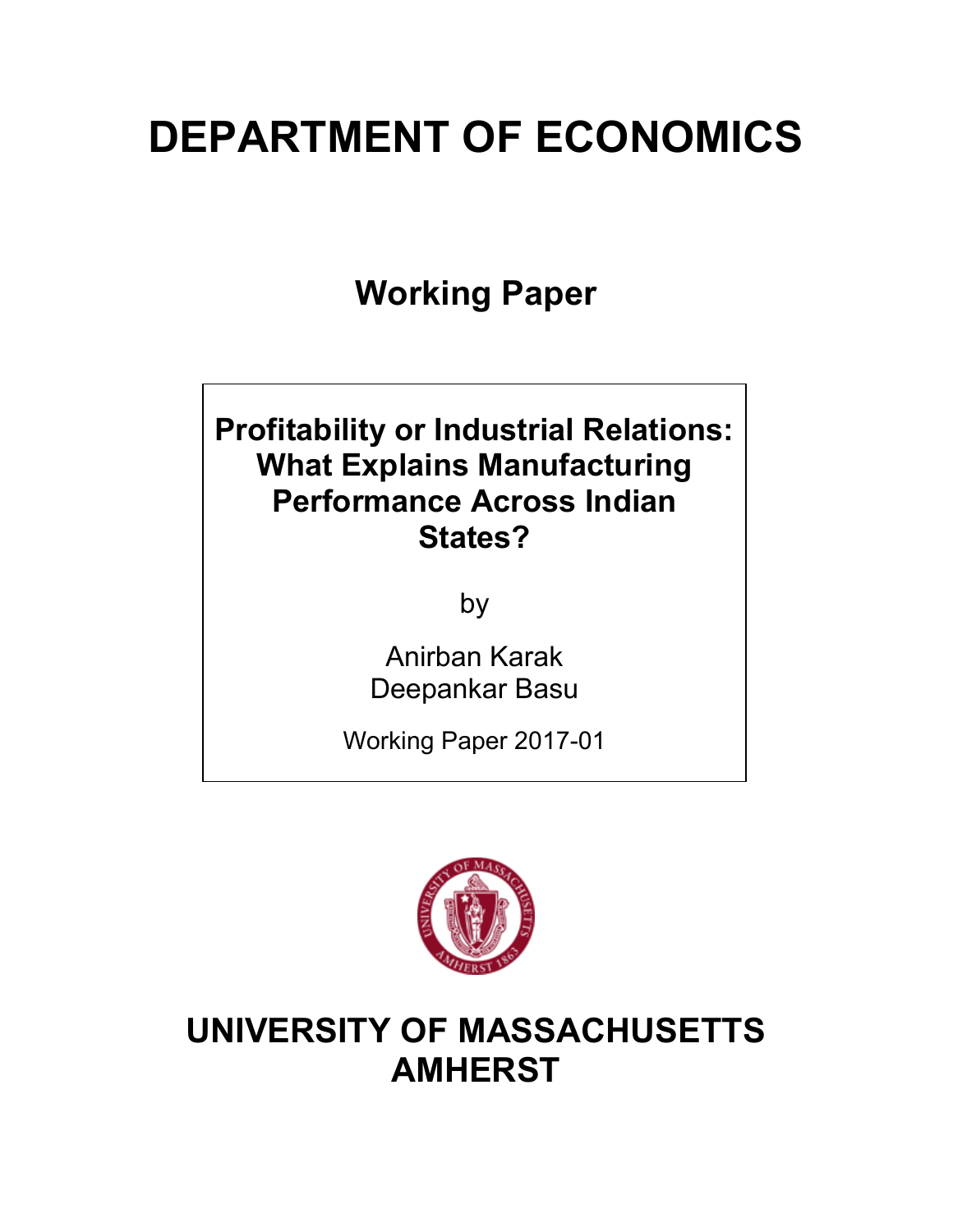# Profitability or Industrial Relations: What Explains Manufacturing Performance Across Indian States?<sup>1</sup>

Anirban Karak<sup>±</sup> and Deepankar Basu#

This version: January 23, 2017

# **Abstract**

We use a state-level panel data set for the period 1969-2005 to analyze the relative importance of profitability (rate of profit) and industrial disputes (man-days lost to all industrial disputes per worker) in explaining cross-state variations of manufacturing sector performance in India. Using three different measures of manufacturing performance – net value added, investment and employment – we find that profitability is more significant than industrial disputes in explaining the variation of manufacturing sector performance across Indian states.

*Keywords*: manufacturing performance, profitability, industrial disputes

*JEL Classification*: B50, C26, O10

 $1$  Acknowledgement: The research for this paper was supported by a Chair's Summer Research Fellowship, Department of Economics, University of Massachusetts, Amherst.

 $\pm$  Department of Economics, University of Massachusetts, Amherst. Email: akarak@umass.edu

<sup>#</sup> Department of Economics, University of Massachusetts, Amherst. Email: dbasu@econs.umass.edu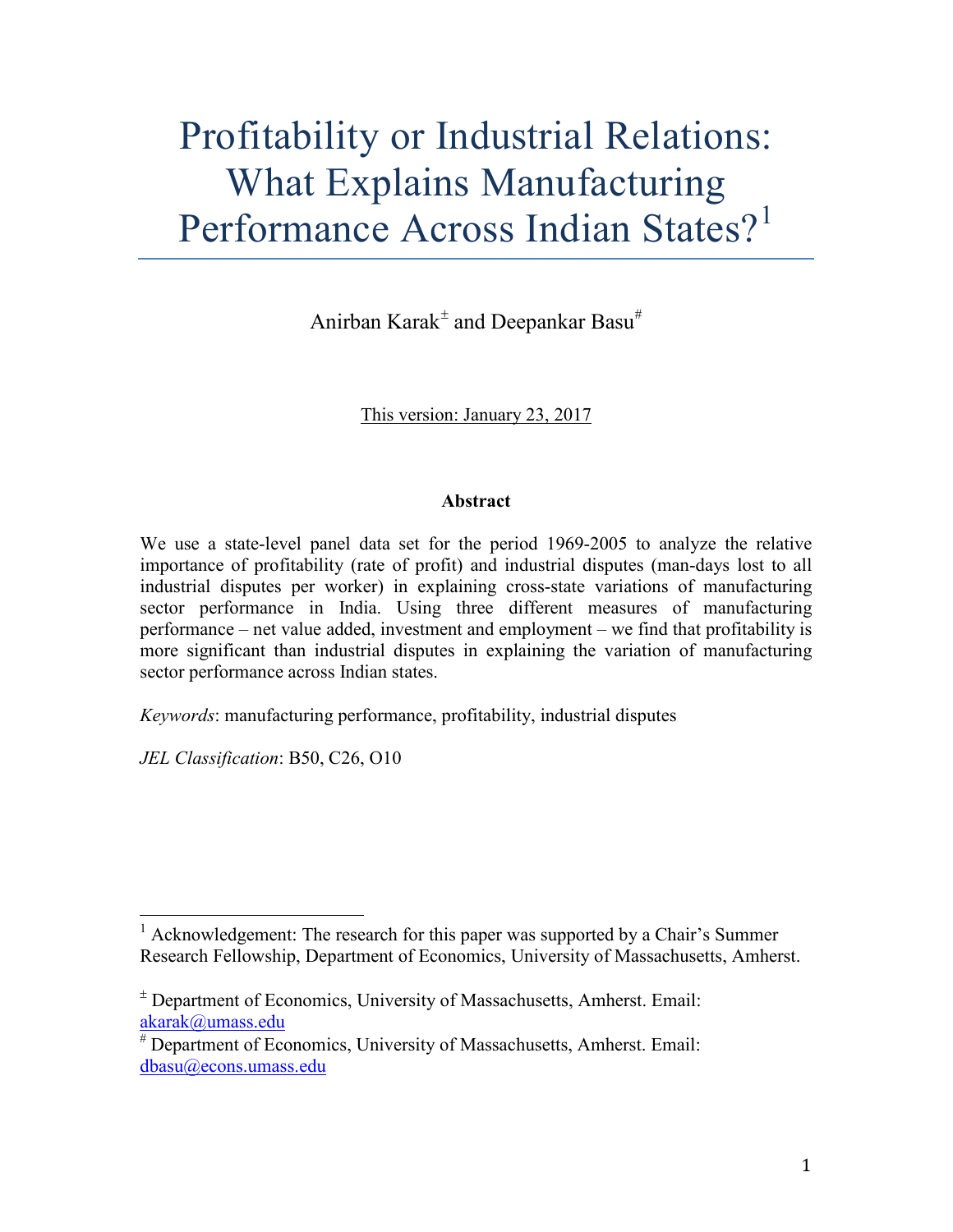### **1. Introduction**

Economists have often envisaged an important role for the manufacturing sector in the structural transformation of an underdeveloped economy. While Lewis (1954) focused on the ability of manufacturing to absorb surplus labor from the traditional sector, Kaldor (1967) claimed that a fast growth rate of national income can only be achieved if a dynamic, fast-growing manufacturing sector leads the way.  $2$  However, the actual experience of the Indian economy is quite different. Immediately after attaining independence in 1947, political leaders in India placed a great deal of emphasis on planned import-substitution industrialization (ISI) as the motor for economic development of the nation. Despite initial success – industrial growth averaged 7.6% per annum during the first 3 five-year plans between 1951 and 1966 (Ahluwalia 1991) – stagnation in industrial (specifically manufacturing) production set in from the mid-1960s onwards (Srinivasan and Narayana 1977; Ahluwalia 1991).<sup>3</sup> Although the performance of the manufacturing sector improved from the late 1970s and early 1980s onward, the recovery was less than spectacular and its contribution to real GDP increased only marginally. For example, the share of manufacturing value added in GDP during 1984, 1994 and 2005 was 14.90%, 16.06% and 17.08% respectively (Kotwal et al. 2011). Thus, even the high rates of GDP growth that India achieved during the period 1985-2005 was not on account of a dynamic manufacturing sector. Rather, the most significant

<sup>&</sup>lt;sup>2</sup> Although Lewis (1954) speaks throughout of the 'modern' as opposed to the 'traditional' sector, manufacturing is certainly an important component of the modern sector. Moreover, the literature on 'patterns of development' has consistently emphasized that one of the observed empirical patterns is the increasing contribution of manufacturing to both GDP (in value added terms) as well as employment in the process of 'structural transformation' (Syrquin 1998).

<sup>&</sup>lt;sup>3</sup> Throughout this paper, our focus will be on the 'organized' manufacturing sector. The increasing proliferation of 'unorganized' manufacturing in recent decades necessitates a separate analysis of its evolution and its links with the organized sector through processes of ancillarization and subcontracting.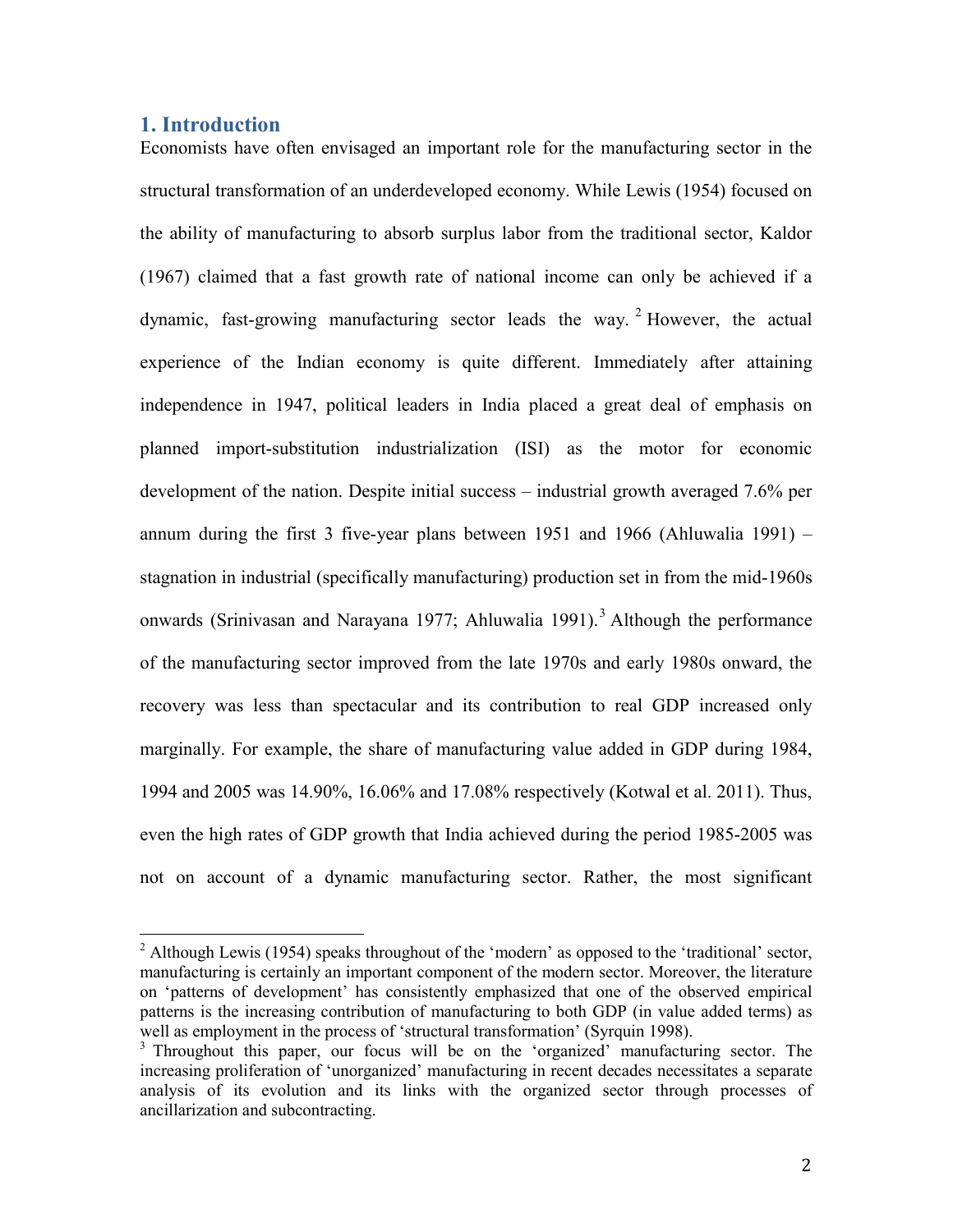contribution to overall growth was made by services: the value added share of services in GDP went up from 42.28% to 58.31% between 1984 and 2005 (Kotwal et al. 2011).

Nevertheless, the organized manufacturing sector in India today is quite significant in absolute terms. During 2012-13, the sector consisted of 222,120 factories employing 10 million workers. In the same year, the net value added by the sector amounted to 8602 billion Indian rupees – approximately 139 billion dollars – that accounted for about 10% of India's GDP (Basu and Das, 2015). The launch of the "Make in India" campaign by Prime Minister Narendra Modi in 2014 indicates that the current administration is keen to emphasize the centrality of manufacturing to future economic development of the nation. Hence, it is important to have a clear understanding of the relative importance of different factors in the evolution of the organized manufacturing sector in India. Such an understanding can then inform policy decisions with regard to its future trajectory.

The literature on the evolution of Indian manufacturing industries is vast. In this paper, we focus on one particular aspect that has been discussed extensively in the more recent policy-oriented literature: the relationship between manufacturing performance and labor legislation (Fallon and Lucas 1993; Besley and Burgess 2004; Sanyal and Menon 2005; Aghion et al. 2006; Ahsan and Pagés 2009; Kotwal et al. 2011). Within this literature, it is possible to identify at least two related but distinct strands that differ with respect to their primary object of investigation.

First, during the early 1990s, one strand of literature developed with the aim of explaining the causes and consequences of "jobless growth" in Indian manufacturing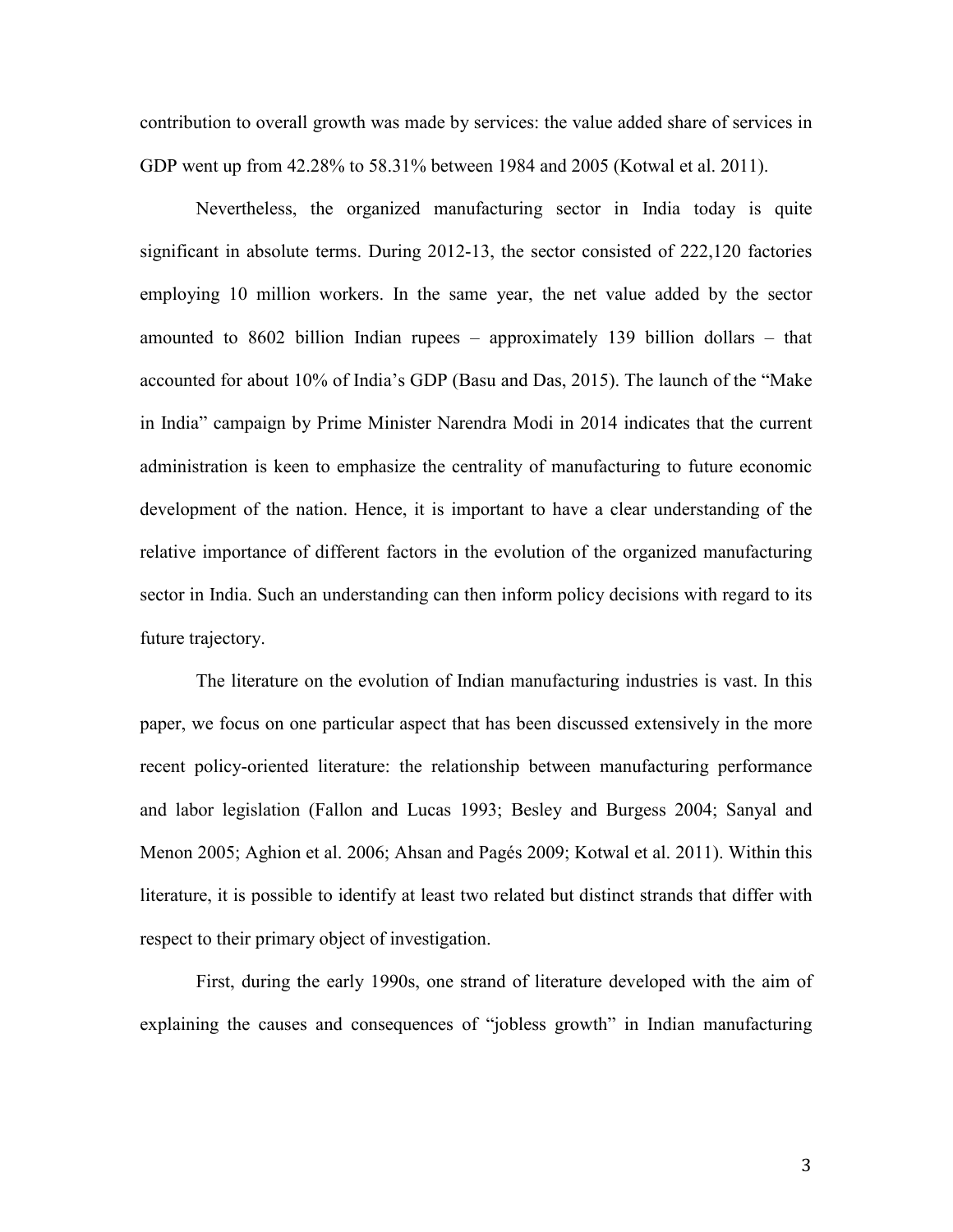during the 1980s.<sup>4</sup> This literature emphasized the role of industrial relations within manufacturing units in determining output and employment. However, the climate of industrial relations was understood to be depending solely on labor legislation – specifically the amendments to the Industrial Disputes Act (IDA) of 1976 and 1982. The central amendment to Chapter V-b of the IDA requiring employers in manufacturing establishments with more than 300 workers to acquire government permission before "lay-offs" and "retrenchment" was passed in 1976.<sup>5</sup> In 1982, this amendment was extended to establishments with 100 workers. The literature that emerged in the 1990s emphasized that these amendments made employers averse to hiring workers by making it difficult to fire them. The result was jobless growth (Fallon and Lucas 1993).

The early literature, represented by Fallon and Lucas (1993), used a "before-after" framework with regard to legislative changes in 1976 and 1982-84 to investigate the effect of industrial relations on manufacturing performance at the industry or all-India level. In the post-2000 period, an influential strand of literature has tried to use state-level variation in amendments to the IDA to explain the long-run variations in the performance of the manufacturing sector across states. The basic argument put forward by this literature is that states with a greater pro-worker tilt in labor legislation have fared worse in terms of manufacturing outcomes. In particular, it has been argued that pro-worker legislation increases the bargaining power of workers and thereby reduces the propensity

<sup>&</sup>lt;sup>4</sup> "Jobless growth" refers to the fact that while value added in Indian manufacturing grew at  $6.3\%$ during 1979-87, employment growth was negative and stood at –0.3% (Bhalotra 1998, Table 1).  $<sup>5</sup>$  The IDA defines a layoff as "the failure, refusal or inability of an employer on account of</sup> shortage of coal, power, or raw materials or the accumulation of stocks or the breakdown of machinery or natural calamity or any other connected reason to give employment to a workman whose name is borne on the muster rolls of his establishment." Layoffs are limited to 45 days on half pay. On the other hand, retrenchment is defined as "the permanent termination of a worker's service, other than on account of punishment, retirement, ending of a contractual period, or continued ill-health" (Bhattacharjea 2009).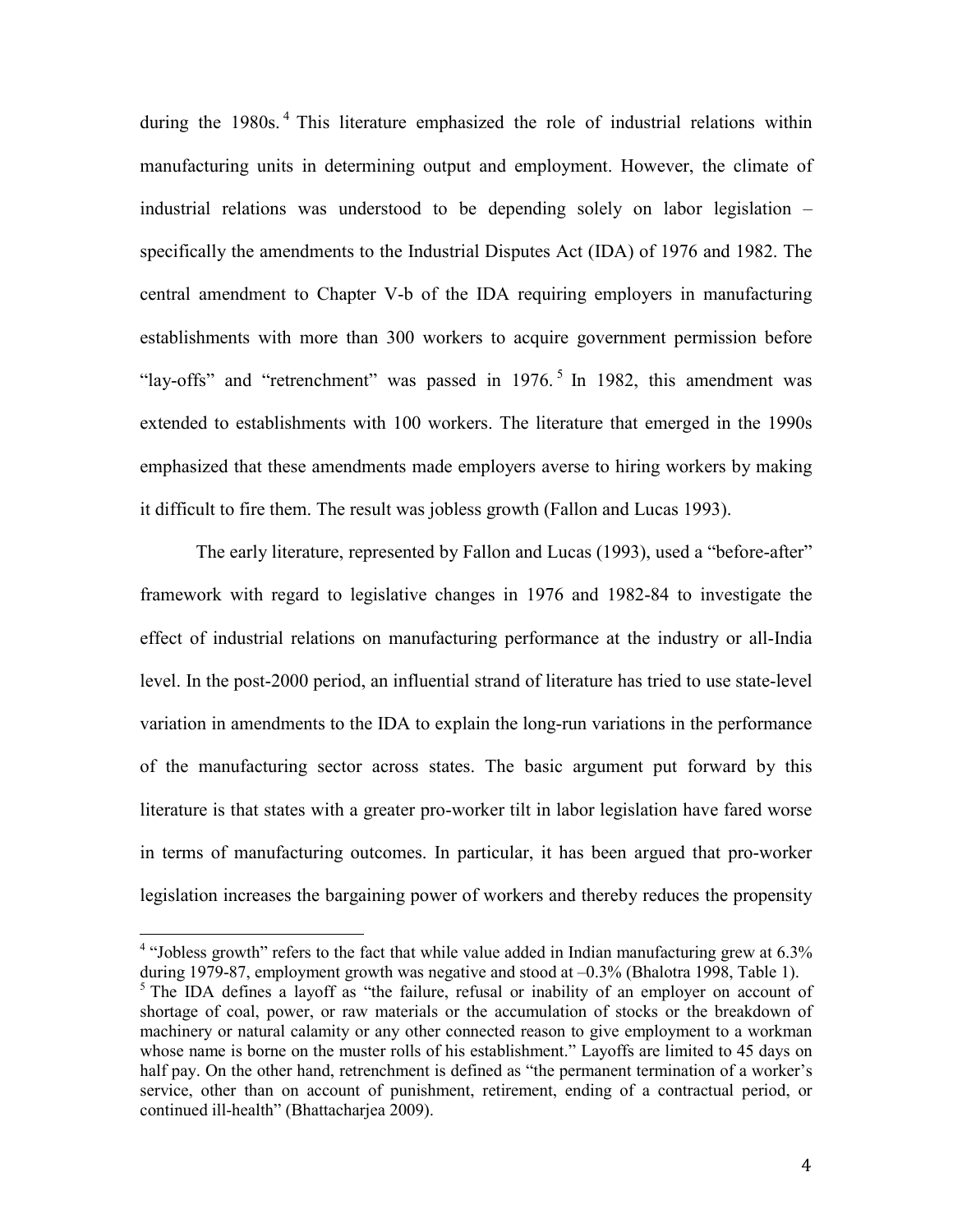of employers to invest (Besley and Burgess 2004, pp. 102). However, the empirical procedure adopted and evidence marshaled for making such a claim have been criticized extensively (Bhattacharjea 2006, 2009; Kotwal 2011). In particular, Bhattacharjea (2006) has convincingly argued why the regulatory measure used by Besley and Burgess (2004) is flawed.

In this paper, we revisit the issue of explaining cross-state variations in manufacturing performance in terms of the industrial relations climate by focusing attention on two important issues. First, as our point of departure, we use the idea that intrinsic profitability of industries located in a particular state might be an alternative and independent determinant of cross-state variations in manufacturing performance. Second, we take Bhattacharjea's (2006, 2009) methodological critique of Besley and Burgess (2004) seriously, and so replace the regulatory measure that they construct with a more direct measure of the climate of industrial relations: total number of man-days lost to all industrial disputes (strikes and lock-outs).

What could justify using intrinsic profitability as a valid point of departure for our analysis? First, in the past, economists have emphasized the possibility that intrinsic profitability matters and that it might be an independent determinant of industrial performance. For example, in a paper focusing on the economic performance of the state of West Bengal, several prominent economists suggested that more than poor labor relations, the decline of the manufacturing sector in the state may have been caused by a decline in the "intrinsic profitability of industry in West Bengal" (Banerjee et al. 2002).

Second, the profit share  $-$  a key component of the rate of profit  $-$  is a measure of distribution of income between employers and workers. Thus, a rising profit share in the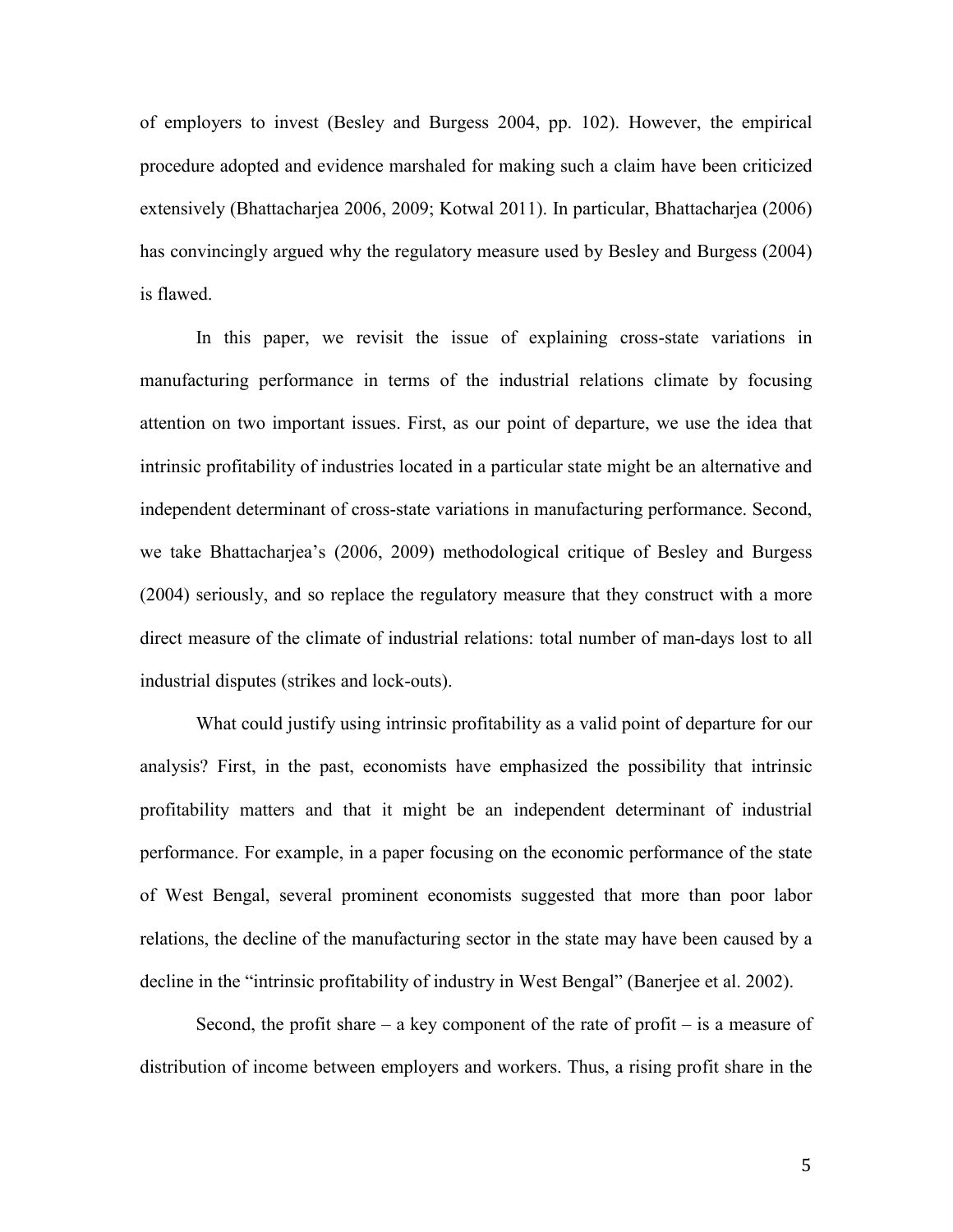organized manufacturing sector, as found by Basu and Das (2015) for the period 1982-83 to 2012-13, is difficult to reconcile with high or growing bargaining power of labor, irrespective of pro-labor legislation. Thus, pro-labor legislation, to the extent it exists, might not translate into actual changes in the bargaining power of labor. Hence, using the former might lead to a mis-specified empirical model.

Finally, while the climate of industrial relations might certainly have a bearing on manufacturing performance, it might also be correlated with intrinsic profitability (which is also a plausible, independent determinant of manufacturing performance). Thus, failure to control for profitability while investigating the effect of industrial relations climate on manufacturing performance will give rise to biased results owing to an omitted variable bias.

In this paper, we use a state-level panel data set for the period 1969-2005 to analyze the relative importance of profitability and industrial relations climate as alternative determinants of manufacturing sector performance. Our analysis contributes to the extant literature in three ways. First, by econometrically analyzing the effects of profitability and industrial relations on manufacturing outcomes, we link together the concerns of three different sets of literature. The two literatures on "jobless growth" and cross-state variations in manufacturing outcomes have emphasized the role of industrial relations only in a narrow manner by focusing solely on labor legislation. More important, they have not incorporated profits and surplus distribution into their empirical exercises. We address this gap by incorporating profitability measures in our econometric model. The third literature that informs our paper is the one on profitability trends in Indian manufacturing that has looked at trends in the components of profit rates and their

6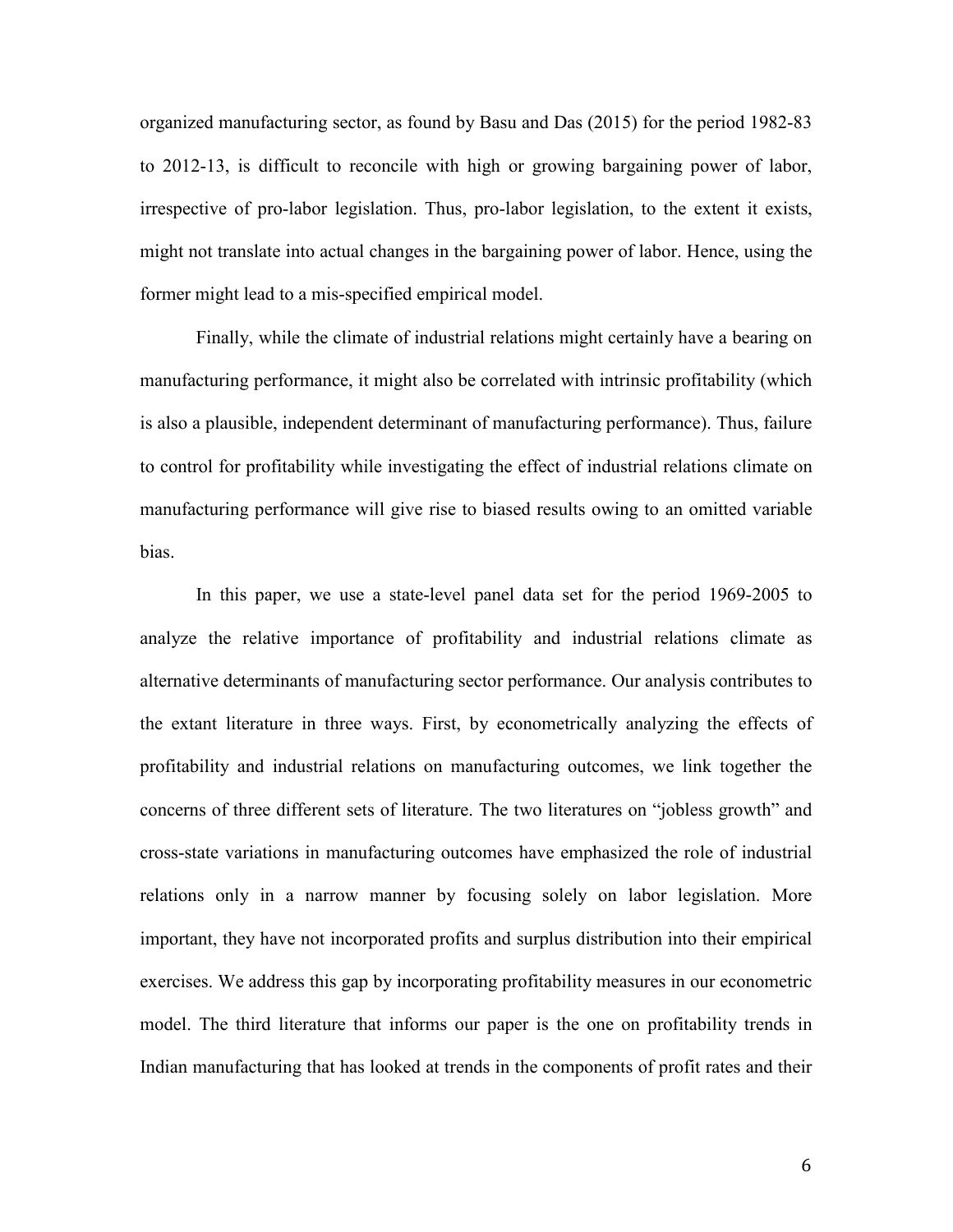impact on investment but has left industrial relations out of the picture (Sau 1989; Felipe and Kumar 2010; Basu and Das 2015; Basu and Das 2016). We enrich the heterodox emphasis on the relationship between profitability and investment by explicitly accounting for industrial relations.

Second, our exercise has important policy implications. Based on econometric results, the literature focusing on labor legislation (Fallon and Lucas 1993; Besley and Burgess 2004; Ahsan and Pagés 2009) has argued that government regulation of labor markets has not always promoted social welfare. However, we must not hastily conclude that the policy aim should be to dismantle government regulation. Investment and output in the organized manufacturing sector certainly depend on profitability, since organized manufacturing in India is largely privately owned and capitalist in nature. <sup>6</sup> Thus, if our results indicate a larger effect of profitability on manufacturing outcomes as compared to industrial relations, then removal of government regulation may not be the only or even the most important policy prescription.

Finally, our work can be linked to broader concerns regarding inequality in India, particularly in the neoliberal (post-1991) era. Using household level data on monthly consumption expenditure from the National Sample Survey (NSS), scholars have found that since 1991, inequality has increased between urban elites (such as enterprise owners, managers and professionals) and rural rentier classes (such as moneylenders and absentee landlords) on the one hand and urban workers, marginal farmers and landless agricultural workers on the other (Vakulabharanam 2010). More specifically, using the same NSS data, Basole and Basu (2015) have shown that in the post-1991 era, inequality within

 $6$  See Basu and Das (2016), particularly the introduction, for a good overview of the heterodox literature on the relationship between profitability and investment in capitalist enterprises.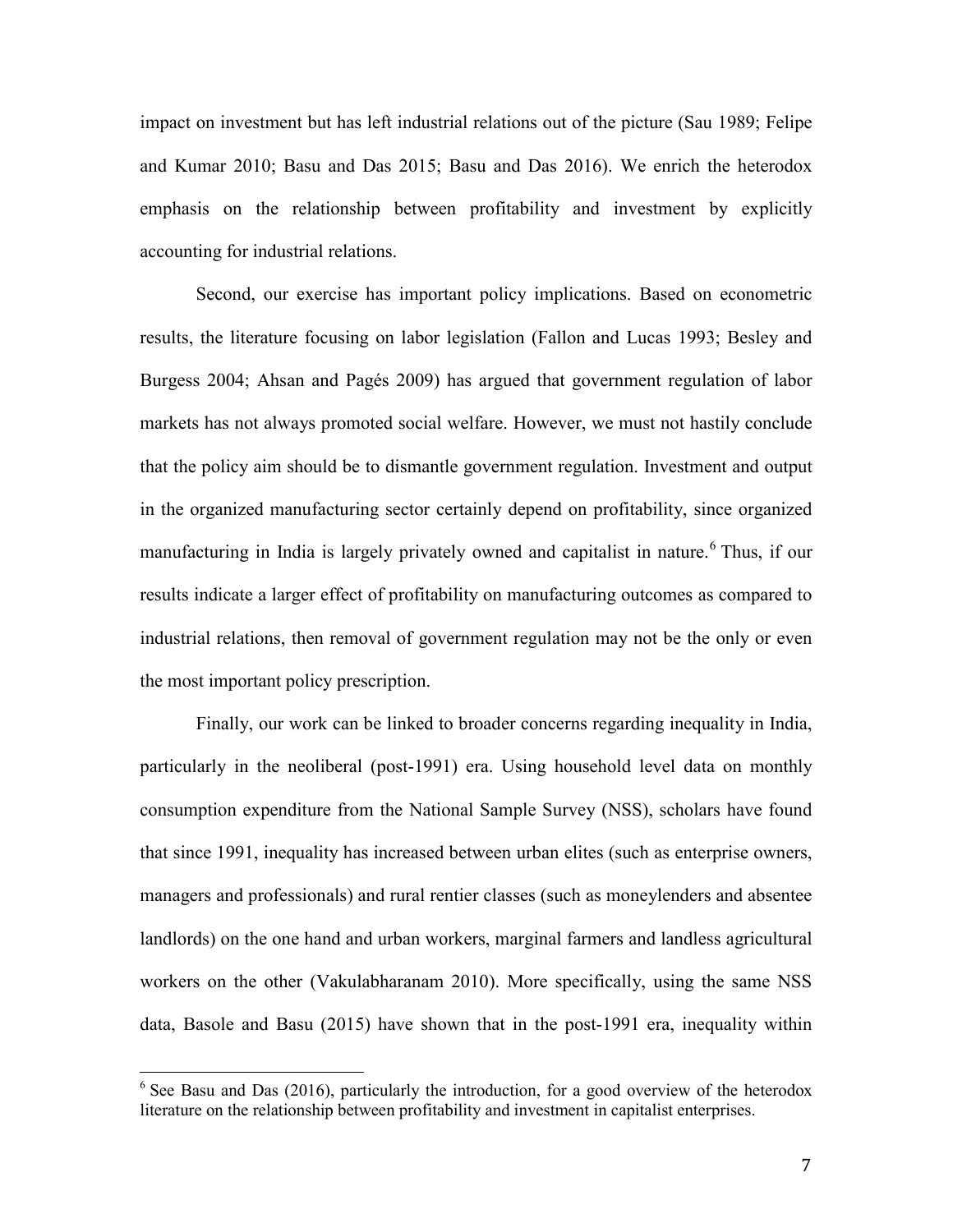food and non-food group expenditures has declined, even as overall expenditure inequality has increased over time. They have argued that the rise in overall expenditure inequality is mainly driven by the share of non-food spending. This tends to be more unequal than food spending and has increased rapidly in the average household's consumption basket. Crucially, both Vakulabharanam (2010) and Basole and Basu (2015) have suggested that state provision of essential goods can mitigate inequality. Specifically, as economic growth picks up, the state can step in and improve public provisioning of education, health care, transportation and housing, since these services loom large as non-food items in household consumption. To the extent that profitability is found to be an important driver of investment in organized manufacturing, it further implies a very important role for the state in this regard, since a rising profit share – one of the components of the rate of profit – reduces the capacity of workers to access such services if they are privately provided. By using the profit rate as our measure of profitability, we analyze whether the distribution of income within manufacturing enterprises has indeed affected outcomes such as investment, net value added and employment. Although we do not analyze such links in detail in this paper, they are certainly an important avenue of future investigation.

Our empirical analysis shows that profitability is a more important determinant of industrial performance than industrial disputes. Our preferred specification suggests that a 1 per cent increase in the rate of profit is associated with a 0.7, 0.6 and 0.6 per cent increases in net value added, investment/capital stock ratio, and the number of workers employed. On the other hand, we find that a 1 per cent increase in the man-days lost to all industrial disputes is associated with 0.1 per cent declines in net value added and

8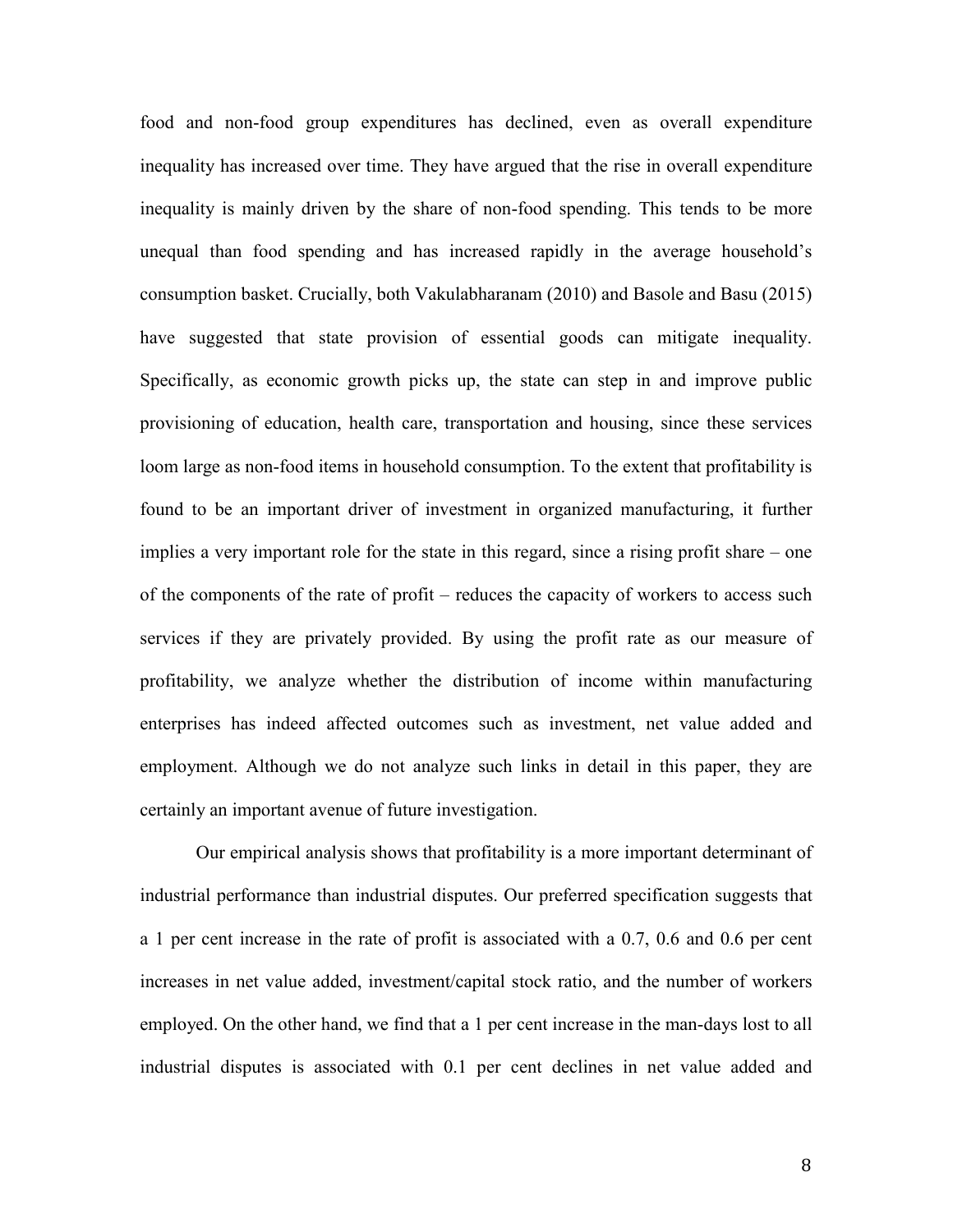employment but no significant change in the investment/capital stock ratio. To us, this suggests that profitability is a more important determinant of industrial performance, both because it has numerically stronger effects (than industrial disputes) and because its effect is observable across a wider array of measures of industrial performance (than for industrial disputes).

The rest of the paper is organized as follows. In section 2, we undertake a critical review of the relevant literature. Our aim is twofold – to specify the limitations of existing work and to emphasize the manner in which we address it with our own empirical strategy. In section 3, we discuss details of our empirical strategy; in section 4, we discuss our data sources, provide details about the construction of variables and discuss the main results of our analysis. The last section concludes the paper with some thoughts about future research.

# **2. Literature Review**

The role of labor legislation in determining manufacturing sector performance was first emphasized during the attempts in the 1990s to explain the "jobless growth" of the 1980s. The pioneering study in this field was Fallon and Lucas (1993), who adopted a "beforeand-after" approach to identify the effect of labor legislation on manufacturing sector performance. Bhattacharjea (2006) proposes a general empirical model that can capture the essential points of the analysis in Fallon and Lucas (1993):

$$
N_{it} = \beta_0 + \beta_1 X_{i,t} + \beta_2 X_{i,t-1} + \beta_3 N_{i,t-1} + \beta_4 I_t + \beta_5 (J_t \times N_{i,t-1}) + v_{i,t} \tag{1}
$$

where  $i$  and  $t$  indexes industry and year,  $N$  denotes employment,  $X$  is a labor demand variable (calculated through estimation of labor demand functions), and  *is a dummy* variable that switches from zero to one in the year of legislative change. While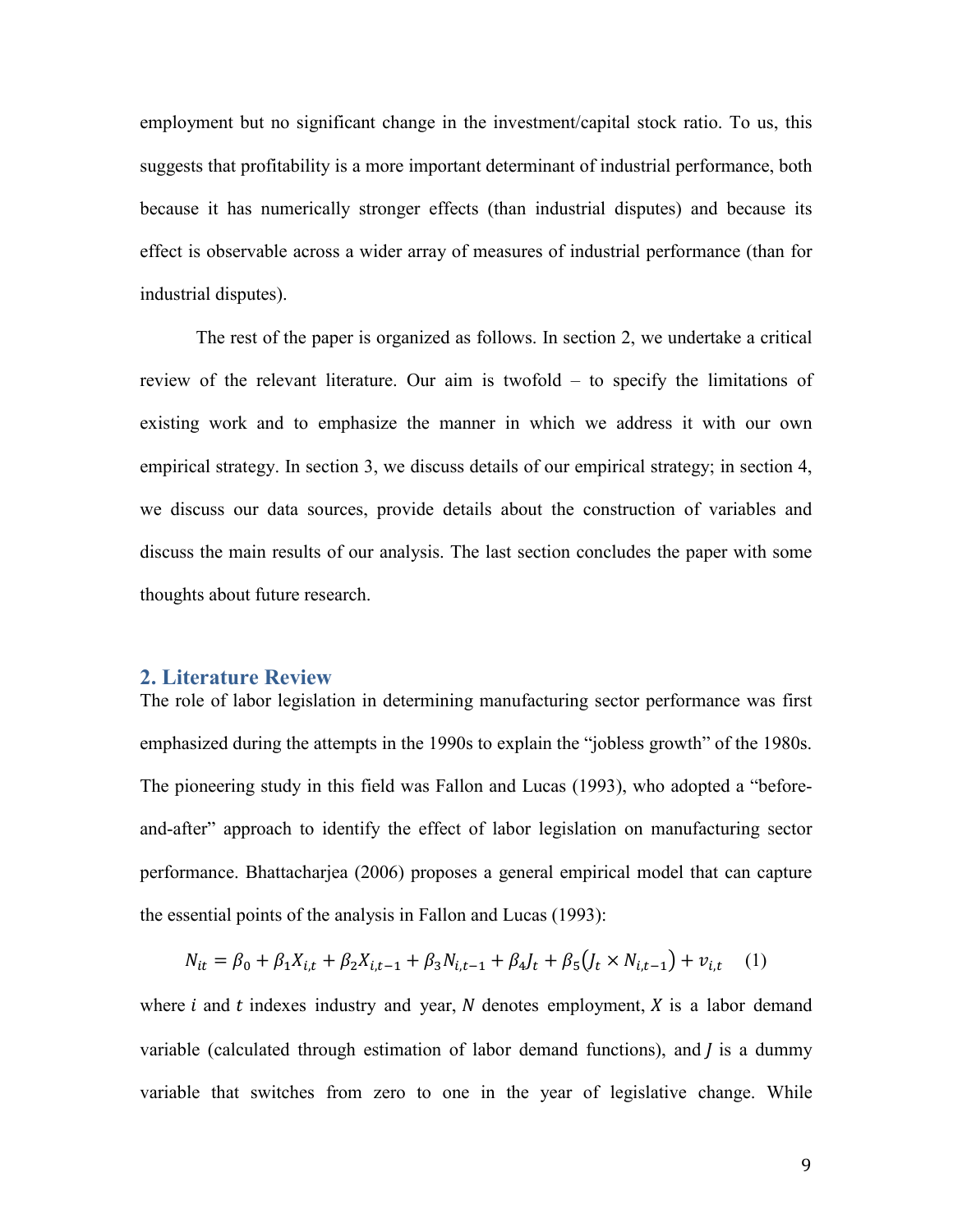$\beta_3$  measures the degree of inertia in the employment adjustment process,  $\beta_5$  shows how the legal change affects the degree of inertia in (1). Using industry-level disaggregated data from the Annual Survey of Industries (ASI) that covered all manufacturing establishments employing 50 or more workers for the period 1959-82, Fallon and Lucas (1993) found both  $\beta_3$  and  $\beta_5$  to be insignificant. However,  $\beta_4$  was found to be negative and significant, implying the legal changes did cause a significant reduction of 17.5% in employment. Hence, Fallon and Lucas (1993) identified job security legislation as the key factor causing the phenomenon of jobless growth. However, as argued by Nagaraj (1994) and Bhalotra (1998), there are several problems in the Fallon and Lucas (1993) analysis.

First, Fallon and Lucas (1993, pp.263) summarize their estimates as revealing a negative coefficient in 25 out of 35 manufacturing industries using a mere 25 percent level of significance. They conclude that the average drop in labor demand was 17.5 percent, but this figure is based on averaging across insignificant coefficients, which is a questionable procedure. Second, if the job security regulation had been of great importance, we would expect to observe threshold effects at 100 workers during the 1980s. <sup>7</sup> Instead, employment growth was positive in factories with less than 1000 workers and negative only in larger ones (Nagaraj 1994).

A slightly different but related view of jobless growth was the assertion put forward by the World Bank (1989, Chapter 4) that the decline in employment during the 1980s was due to the acceleration in wages, which in turn was due to union-push. In a passing reference to employment, Ahluwalia (1991) reinforced this view. Thus, the

<sup>-&</sup>lt;br>7  $\frac{7}{1}$ Since the 1976 amendment was subsequently extended in 1982 (with effect from 1984) to establishments consisting of 100 workers.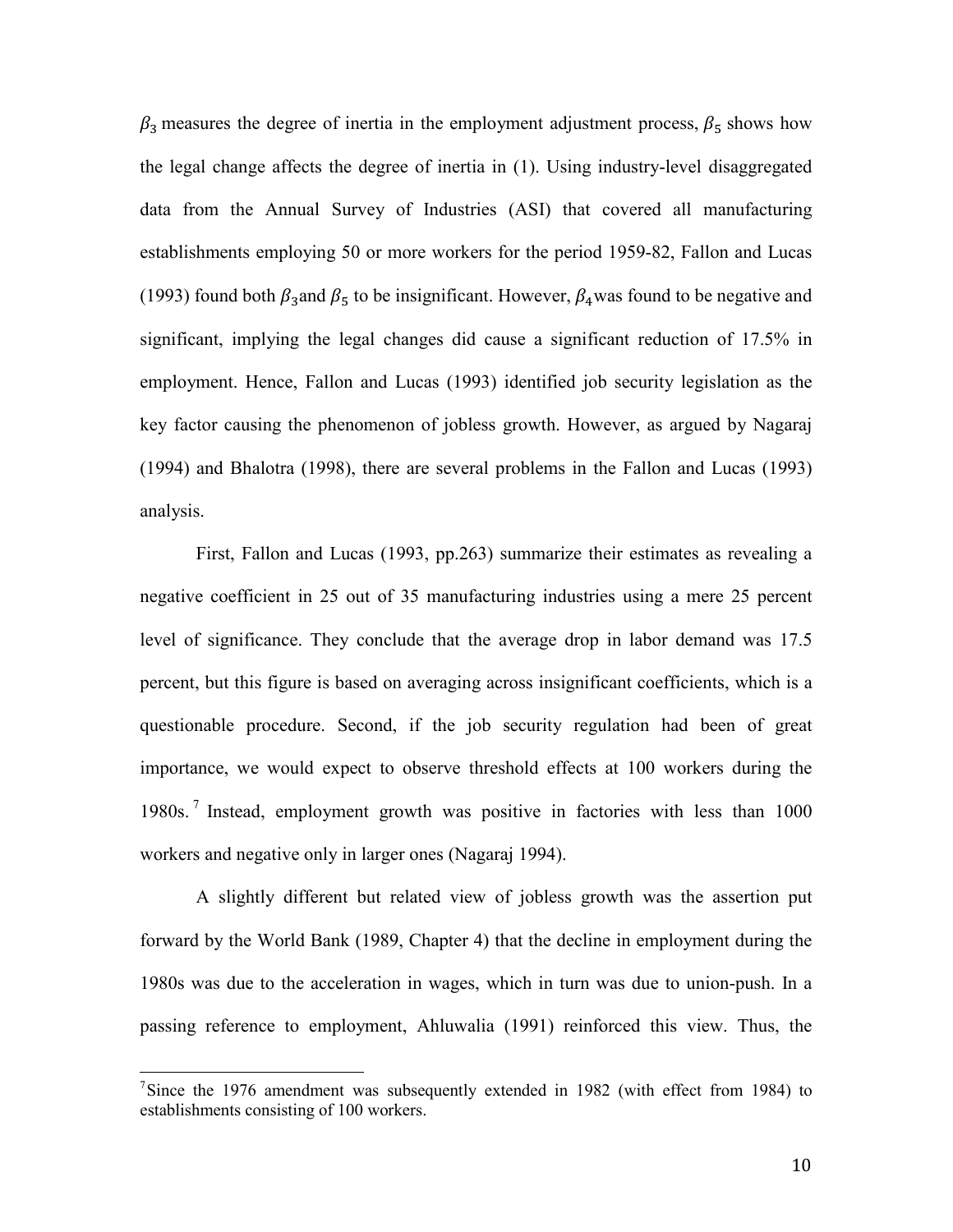arguments made by Fallon and Lucas (1993) and the World Bank (1989) share an emphasis on labor's bargaining power. The assertion is that job security legislation provided greater bargaining power to workers that, in turn, led to a wage-push and subsequently to a fall in employment.

However, if job security made retrenchment harder and led to greater union power, it is hard to understand how employers could have fired workers in spite of that.<sup>8</sup> Of course, this is not to deny that job security legislation affects employment decisions. Rather, it is to contest the rather simplistic view that such legislation is aimed at, or will necessarily lead to, an improved bargaining power of workers. Moreover, using ASI data, both Nagaraj (1994) and Bhalotra (1998) have established empirically that despite the fall in the number of workers employed, *actual man-days* worked increased during the 1980s. Nagaraj (1994) goes further and argues that if one looks at the growth rates of earnings *per man-day* rather than total earnings per worker, one can even counter the central claim of excessive wage growth during the 1980s. This is because earnings per man-day increased at a much slower pace, and in certain industries, it grew at rates that were even lower than the per capita growth of GDP during the 1980s. Thus, the "accelerating wage" argument for jobless growth does not hold up to careful empirical scrutiny.

Following the important critiques of Nagaraj (1994) and Bhalotra (1998), the attempt to understand the role of labor legislation in determining manufacturing outcomes took a slightly different turn. The intervention of Besley and Burgess (2004) has been influential in this regard. They exploited *state-level* variation in the direction of

<sup>8</sup> Bhalotra (1998) notes that a number of micro-studies found evidence of considerable evasion and bypassing of the law by firms (with the help of innovative methods).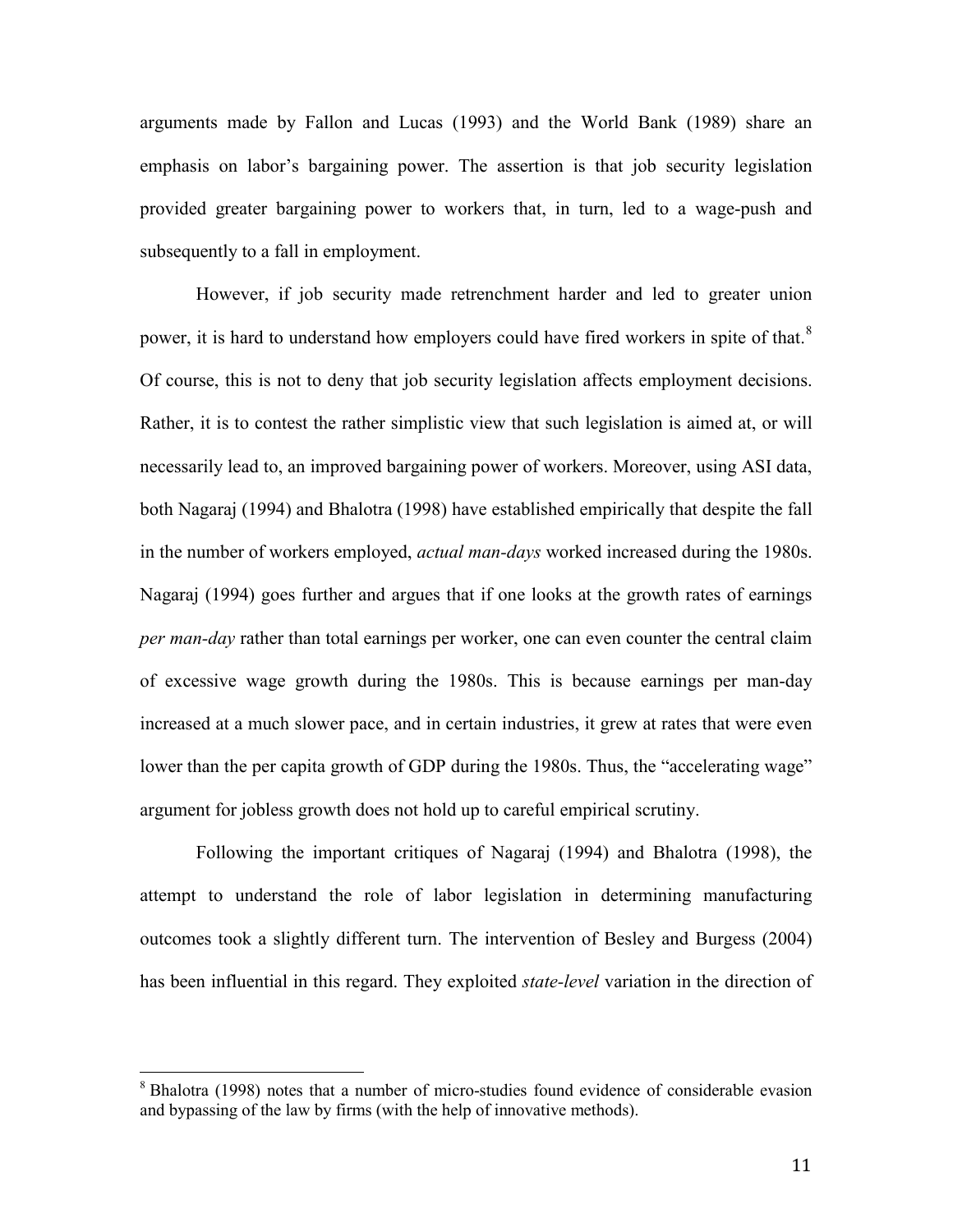amendments made to the IDA during the period  $1947-92$  for their analysis.<sup>9</sup> First, they classified amendments as pro-worker, neutral or pro-employer, assigning scores of  $+1$ , 0 and –1 respectively to each state for the relevant year. Second, they cumulated these scores over time to obtain a "regulatory index" for each state in each year. Finally, they used this index, along with control variables, to explain (with a one-year lag) state-level output per capita and employment in the organized manufacturing sector using a panel data set for 1958-92. They found that regulation in a pro-worker direction adversely affected two crucial outcomes – output and employment – for registered manufacturing. At the same time, pro-labor legislation promoted output in unregistered manufacturing. This led them to conclude that the domain of regulation – organized manufacturing – was indeed severely affected by amendments that improved the relative bargaining power of labor. However, the Besley and Burgess (BB) approach can be criticized on three separate grounds – the theoretical argument regarding the link between labor legislation and manufacturing performance, the suitability of the regulatory index as a measure of the industrial relations climate, and the econometric method.<sup>10</sup>

First, the arguments in BB do not provide much in the way of explaining why pro-

labor legislation should lead to poor manufacturing performance. In a short section titled

 $9$  Although the IDA was initially passed in 1947 as a Central Act, provincial governments had the authority to pass amendments as they deemed fit. This is what allows Besley and Burgess (2004) to analyze the relationship between state-level variations in labor legislation and manufacturing performance.

 $10<sup>10</sup>$  It should be mentioned here that a number of studies have used variants of the regulatory index proposed by BB for different purposes. For example, Sanyal and Menon (2005) have used it to analyze the location of private investment across states while Aghion et al. (2006) have analyzed the interaction between delicensing of industries and labor legislation. Ahsan and Pagés (2009) have updated the BB index by disaggregating amendments into various classes and recoding some amendments in accordance with the suggestions of Bhattacharjea (2006). Since these studies follow the same general approach as BB and since our focus is on pointing out the limitations of that approach and suggesting an alternative econometric exercise, we do not discuss these studies in detail. Interested readers may refer to the comprehensive and insightful reviews of Shyam Sundar (2005) and Bhattacharjea (2006, 2009).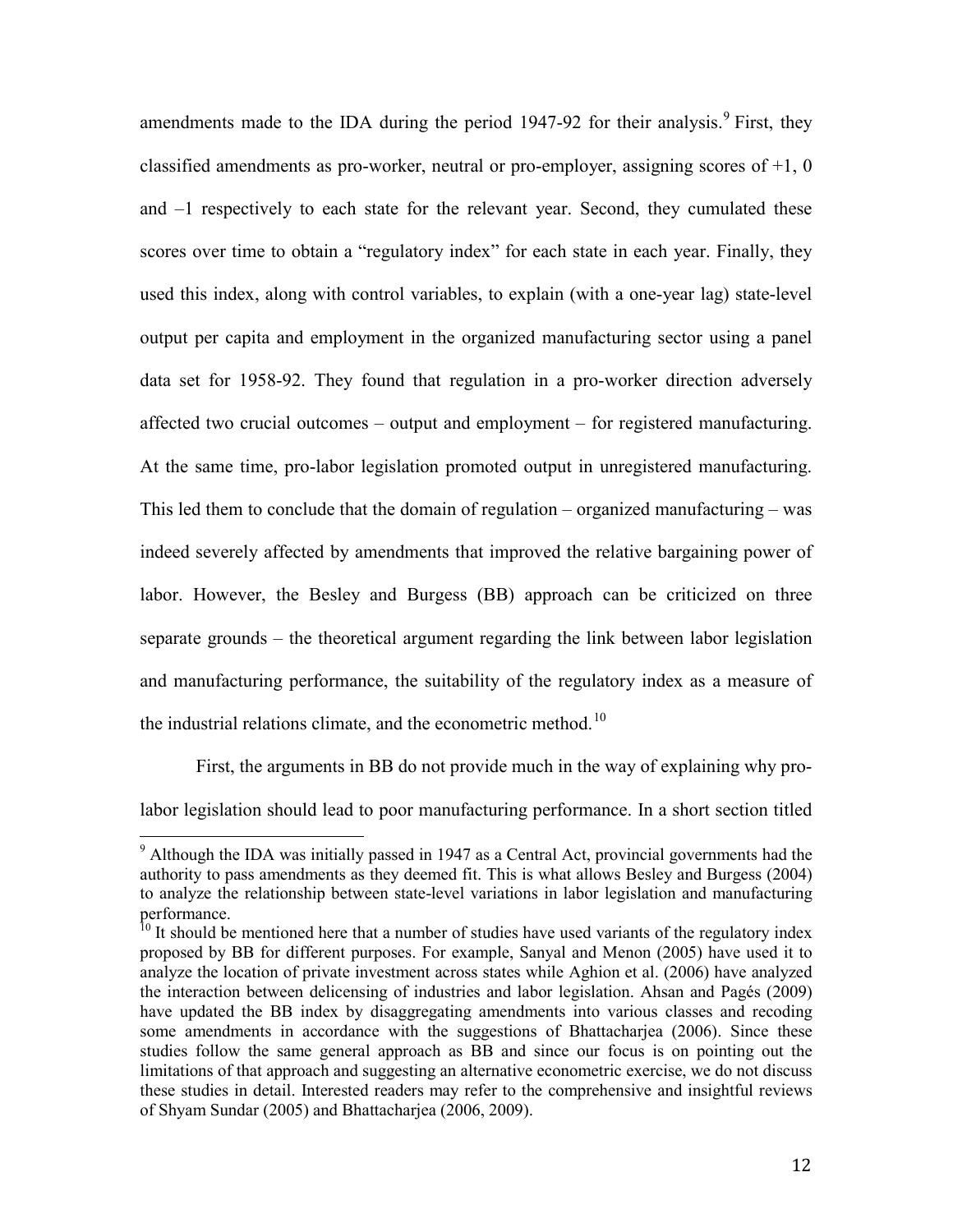"Theoretical Considerations," they mention two effects that are relevant for their analysis – a *relative price* effect and an *expropriation* effect. The relative price effect implies that pro-labor legislation will "raise the (fixed or marginal) cost of employing laborers" (BB 2004: 101). This will lead either to a rise in the capital-labor ratio or lower the firm's optimal output by increasing the marginal cost of production. The expropriation effect means that over time, if labor's bargaining power goes up, there will be lower returns on investment for employers as labor "expropriates" a larger portion of the rent or surplus. Thus, the key issue emphasized by BB is the possible increase in the relative bargaining power of workers due to pro-worker legislation.

Theoretically, the assertion that a relative price effect will lead to a rise in the capital-labor ratio conveniently assumes that the cost of capital (real interest rate) is constant. Empirically, there is no evidence to show that the "fixed or marginal cost of employing laborers" has gone up in manufacturing industries over time. Using a subset of the total organized manufacturing sector with data running from 1969 to 1986, Sau (1989) found a non-declining trend of the profit rate in India. More recently, using aggregate data from the Annual Survey of Industries, Basu and Das (2015) have analyzed the trends in both the profit rate and its different components – the profit share, the capacity utilization ratio and the capacity-capital ratio – in India's organized manufacturing sector between 1982-83 and 2012-13. Over the whole period of analysis, they have found that the rate of profit grew at about 1 percent per annum, primarily driven by a rising share of profits. As mentioned earlier, the analyses of Nagaraj (1994) and Bhalotra (1998) also cast doubt on the wage-push explanation of jobless growth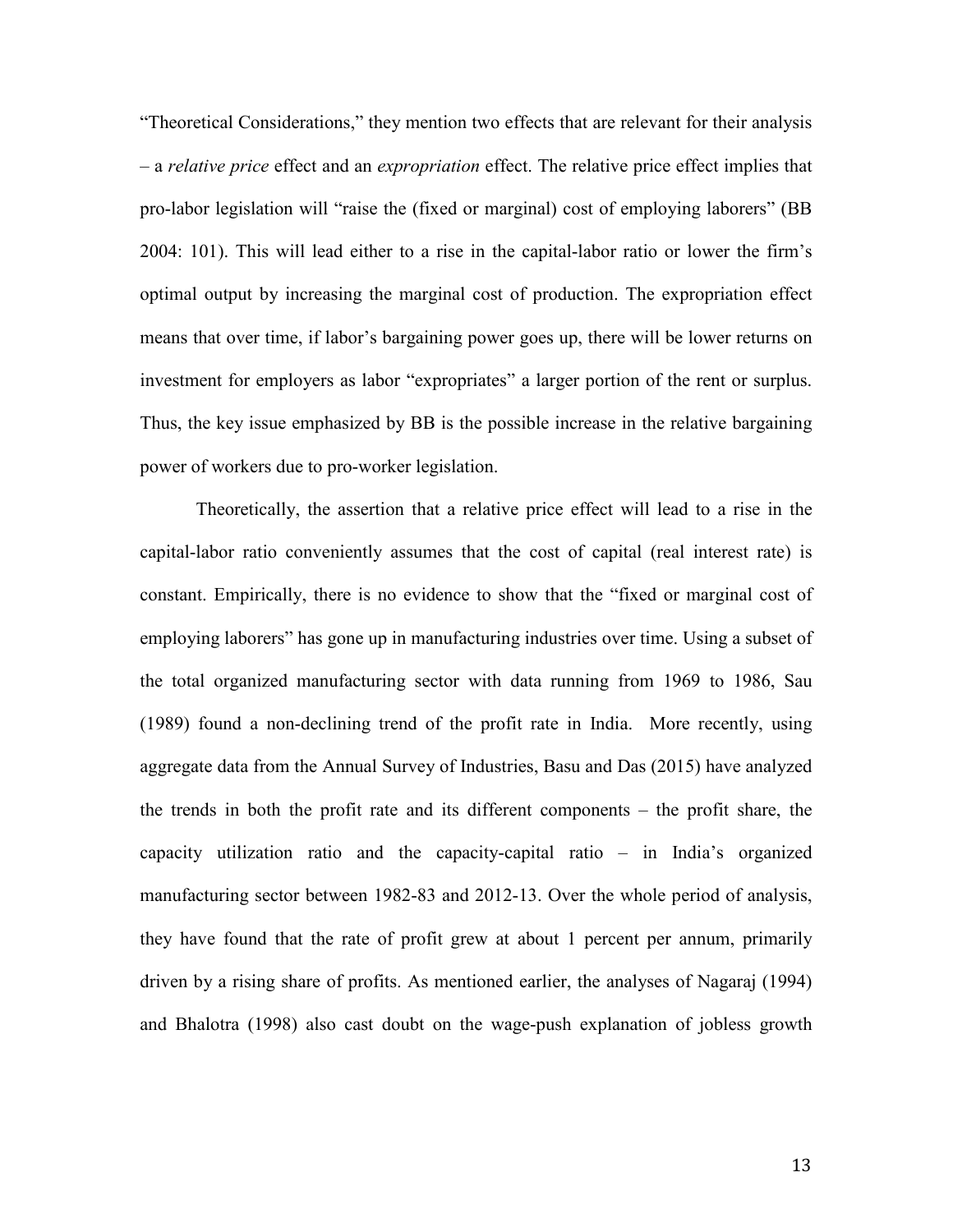during 1980s. Thus, for the entire period of analysis in our paper, there seems to be little evidence of a relative price effect of a rise in labor's bargaining power.

Regarding the expropriation of surplus by labor, the assertion by BB assumes that capitalists and workers have identical fallback positions. However, the fallback position of workers is crucially determined by factors such as the current levels of unemployment, inflation and the availability of credit and by the simple fact that the workers in manufacturing industries often have factory-specific skills that are of little or no use outside it. Thus, as Bhattacharjea (2006: 20) suggests, it would have been more appropriate to consider the reverse possibility  $-$  of capitalists expropriating a greater surplus from workers. Indeed, the rising profit share found by Basu and Das (2015) demonstrates the realization of such a possibility. In our own econometric exercise, we incorporate the profit rate as an explanatory variable to analyze the effects of the distribution of surplus within manufacturing establishments on net value added, investment and employment.

Second, although the theoretical emphasis by BB is on bargaining power, it is doubtful whether their regulatory index is a good measure of the same. In an important footnote, Besley and Burgess (2004: 99) mention that their index is highly correlated to the actual number of man-days lost to industrial disputes (strikes and lockouts); and this result is robust to the inclusion of state-specific time-trends unlike their other results. However, as Bhattacharjea (2006) points out, the basis for this relationship between *de jure* and *de facto* industrial relations is unclear. More importantly, careful empirical scrutiny reveals that this relationship is certainly tenuous at best if one undertakes a more disaggregated analysis. For example, as BB candidly admit, most of the amendments they

14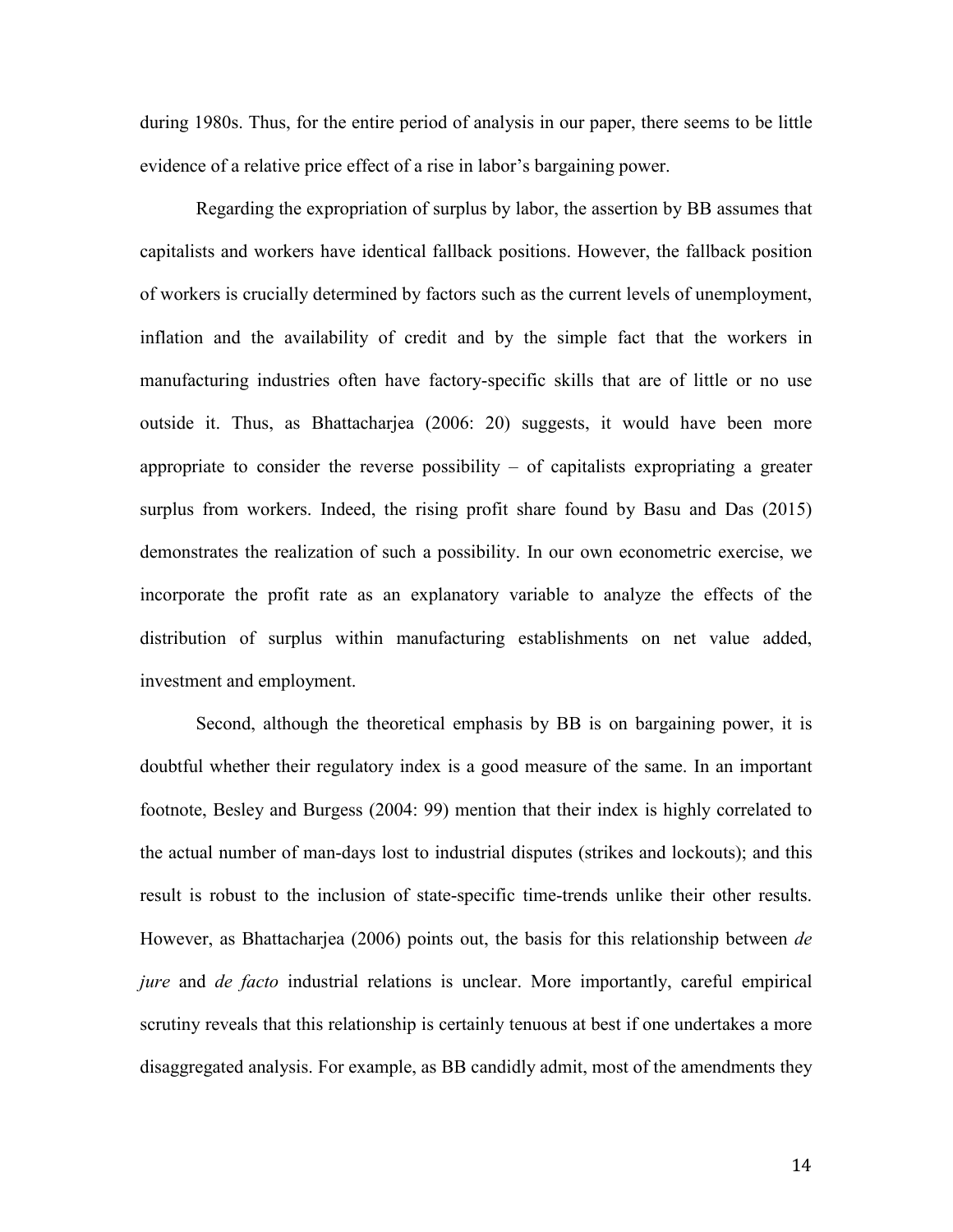study were passed post-1977. A quick count confirms that before 1976 (when the first Central amendment to the IDA was passed), only 31 out of the 113 state-level amendments studied were passed. Among them, only 5 were pro-labor and 3 of those were passed in Rajasthan, a state that is classified as pro-employer after the final cumulation. However, as various authors have noted (Rao 1995; Bhattacharjee 2001), it was precisely during the period 1965-1976 – the worst period of industrial slowdown – that industrial disputes (particularly strikes) were at their peak. This is an important anomaly that also suggests the possibility of bi-directional causality between industrial performance and disputes. This discrepancy between legislation and actual occurrence of disputes is carried over to the decade of the 1980s, when the majority of pro-labor amendments were passed. Surprisingly however, it was precisely during the 1980s that the share of lockouts in man-days lost to industrial dispute increased sharply (Shyam Sundar 2004; Bhattacharjee 2001). As mentioned before, the empirical claim of rising wages can be countered if one follows Nagaraj (1994) to argue that *earnings per man-day* did not witness a significant increase. Finally, the gap between legislation and outcomes is at its starkest if one looks at the 1990s. The last state-level amendment to the IDA was passed in 1989. If legislation were the sole cause of changes in relative bargaining power, then at the very least we would not expect to see any further changes in the *composition* of industrial disputes. However, as data from the *Indian Labor Yearbook* clearly shows, the share of lockouts in industrial disputes continued to steadily increase during the  $1990s^{11}$ .

<sup>&</sup>lt;sup>11</sup> As an aside, it should be noted that most studies analyzing the trend of growth rates in Indian manufacturing have found a structural break in the late 1970s or early 1980s (Kotwal 2011). Admittedly, the trend is for the whole of India while BB are trying to explain cross-state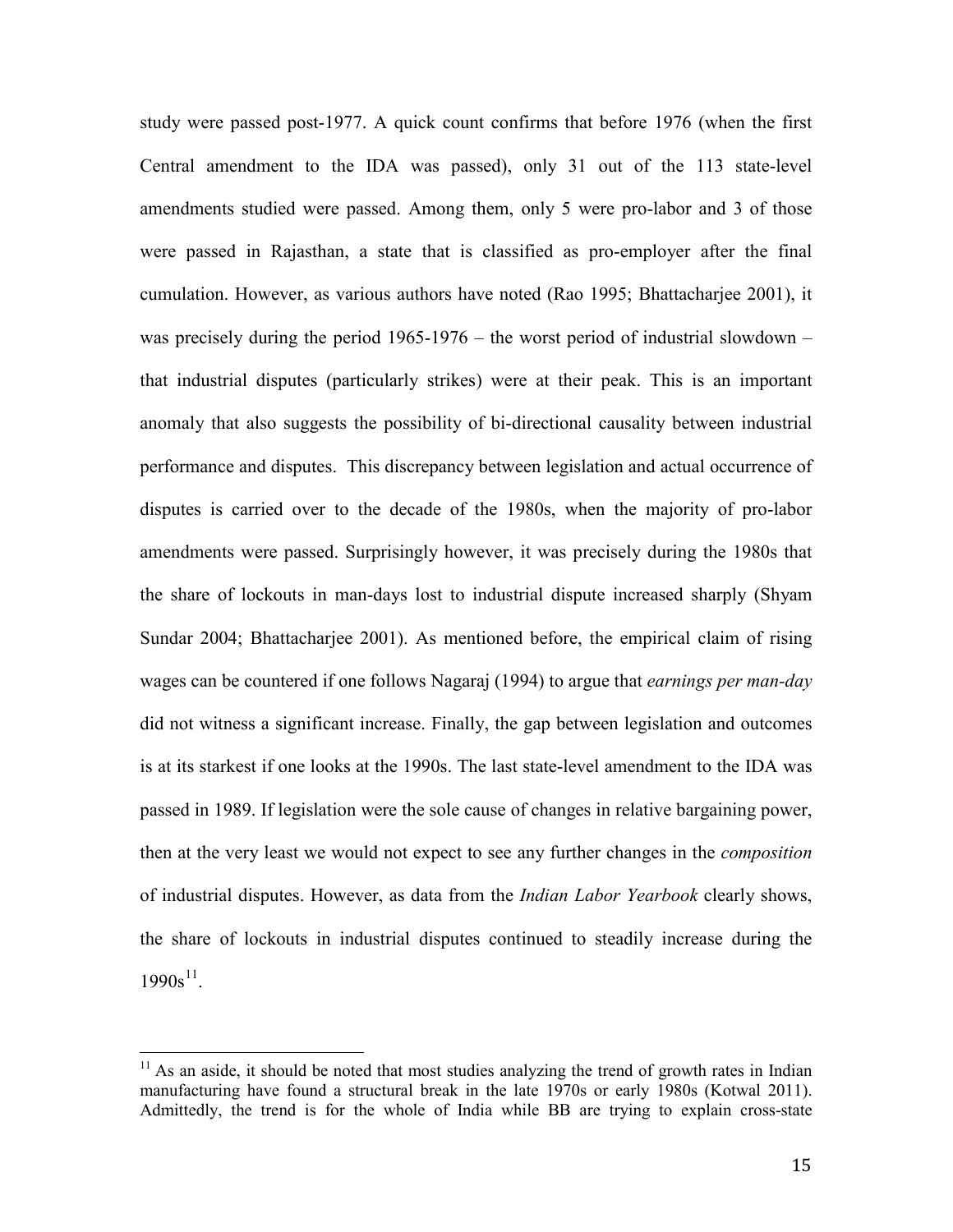These anomalies probably follow from the problems in the construction of the BB index that Bhattacharjea (2006, 2009) points out – inappropriate classification, a lack of consideration of the *relative* importance of each amendment and a misleading cumulation over time. Indeed, these problems together lead to the curious classification of the state of Gujarat as pro-labor and the southern state of Kerala – one that is known for its socialdemocratic outlook and pro-poor policies – as pro-employer. Bhattacharjea (2009) also points out many examples to show that the extremely convoluted and tardy legal system in India means that it is almost impossible to say with any degree of certainty when exactly an amendment became operative in a particular state. All of this raises the question – what exactly does the BB regulatory measure capture? According to Bhattacharjea (2006: 32) –

"…it seems to capture, for the early 1980s, the inter-state variation in some amalgam of labor regulation, industrial relations, and the investment climate."

Thus, it is not clear that the BB index is a good measure of labor's bargaining power, which is the cornerstone of their overall argument.

Therefore, in order to avoid the pitfalls of the BB index, we use a more direct measure of the climate of industrial relations: the actual quantum of man-days lost to strikes and lockouts in various states (normalized by employment). While this solves the problems associated with the BB index, it raises another challenge: the possibility of endogeneity. It is plausible to argue that there is a bi-directional causal relationship between manufacturing sector performance and industrial disputes (lockout and strikes).

 $\overline{a}$ 

variations in manufacturing performance. Nevertheless, this observation does not sit well with the fact that the lion's share of pro-labor legislation was passed in the 1980s.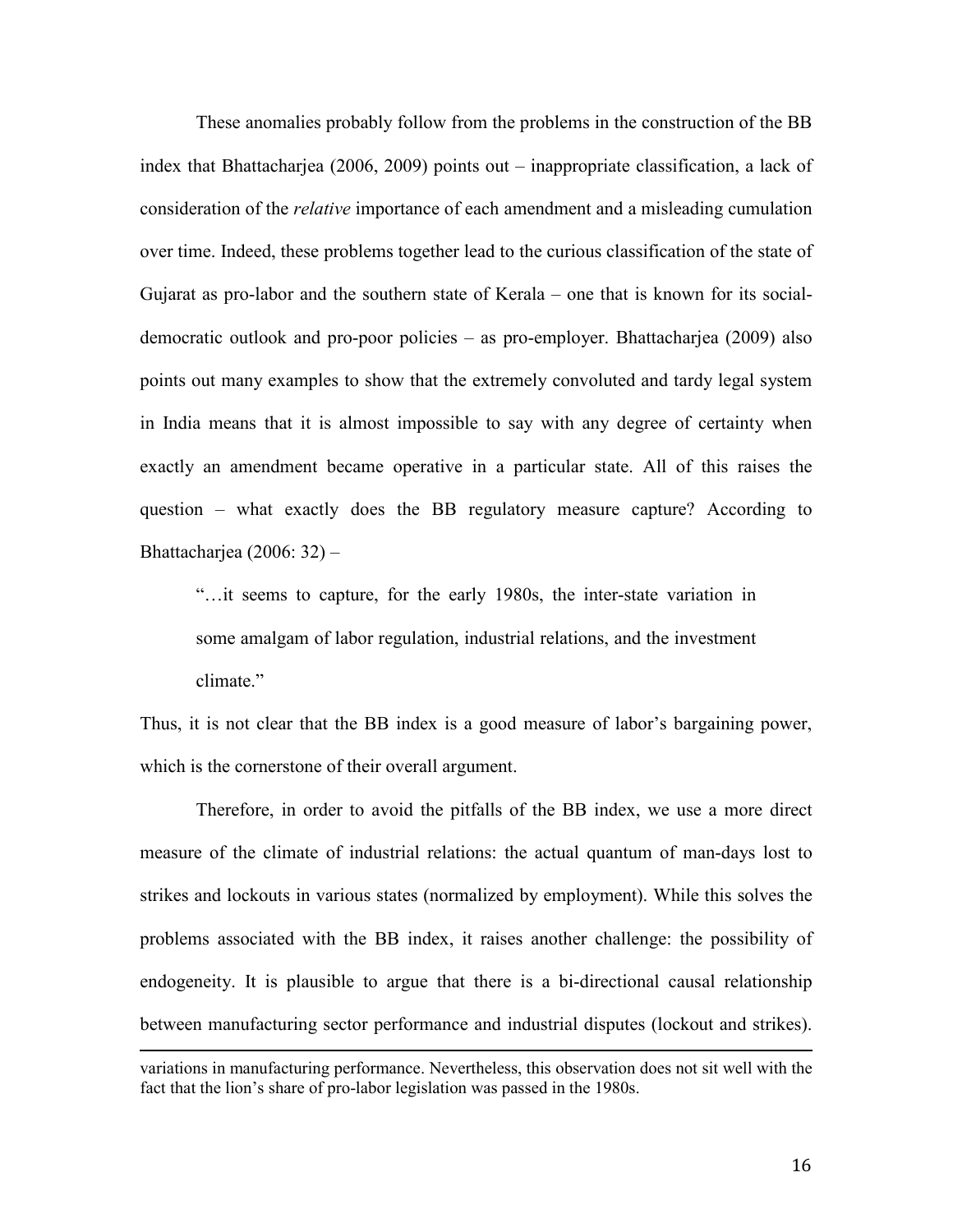While a rise in industrial disputes might be expected to have a negative impact on manufacturing performance due to disruption in production, it is equally plausible to allow for a reverse causal effect. When there is slowdown or stagnation, the size of the pie shrinks and the struggle over its division – between capitalists and workers – becomes more acute. In a similar manner, industrial performance might also have a causal effect on profitability. It is possible that robust and high growth might provide incentives for firms to upgrade their technology and thereby enhance profitability. We address the valid concern of endogeneity in two different ways.

First, we use a flexible lead-lag specification to control for the possible causal impact on industrial performance on industrial disputes and profitability. This method controls for the possible impact of current industrial performance on future industrial disputes and profitability, and thereby blocks off the possible endogeneity arising from autocorrelation in the time series of industrial disputes and profitability. Second, we use a dynamic panel data model – with a lag of the dependent variable – as an alternative way of addressing the possible feedback from industrial performance to industrial disputes and profitability. We use the system GMM estimator to deal not only with the Nickel (1981) bias in such a setting but also possible contemporaneous reverse causal effects running from industrial performance to industrial disputes and profitability.

Finally, Bhattacharjea (2006, 2009) has also questioned the robustness of BB's econometric model. Specifically he has criticized the fact that BB use only the following control variables – a state's development expenditure, installed electricity generation capacity per capita, population and ruling political parties, as well as state and year fixed effects. He has argued that more indicators of state-level infrastructure and human capital

17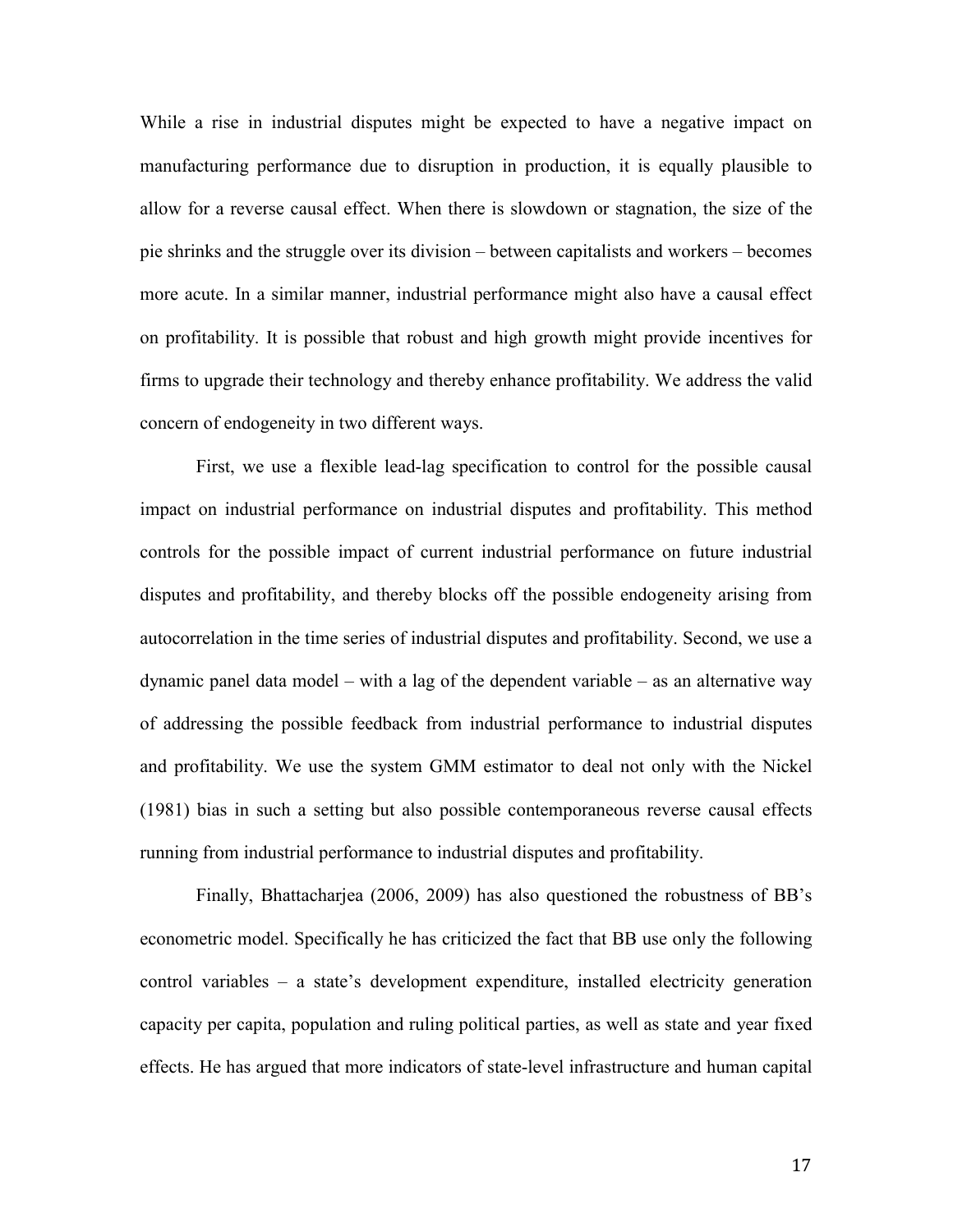should be included in the regression. In our econometric model, we address this lacuna by including several relevant control variables. As a measure of infrastructure, we continue to use installed electricity generation capacity per capita; as measures of the labor supply and (indicators of) its quality, we use the total population, literacy rate and social sector expenditure (health, education and other basic amenities) by state governments; and as indicators of the overall economic and political environment in a state, we use the per capita real net state domestic product (NSDP) and an index of ideological orientation of the coalition of political parties running state governments.

# **3. Empirical Strategy**

#### **3.1. Econometric Model**

To test the relative importance of profitability and the climate of industrial relations in explaining the variation of manufacturing sector performance across Indian states, we use the following econometric model

$$
\log Y_{it} = \beta_1 \log \pi_{it} + \beta_2 \log IC_{it} + \gamma X_{it} + \mu_i + \delta_t + \alpha \times \phi_i t + u_{it} \tag{2}
$$

where *i* and *t* indexes states and years,  $Y_{it}$  is a measure of manufacturing sector performance,  $\pi_{it}$  is a measure of intrinsic profitability,  $IC_{it}$  is a measure of the climate of industrial relations,  $X_{it}$  is a vector of control variables,  $\mu_i$  are state fixed effects,  $\delta_t$  are year fixed effects,  $\phi_i t$  denote state-specific linear time trends, and  $u_{it}$  refers to an unobserved stochastic error term.

For the analysis in this paper, we use three alternative measures of manufacturing sector performance as the dependent variable in (2): net value added, investment (normalized with the stock of fixed capital), and total workers employed. The key independent variables in (2) are profitability and the climate of industrial relations. We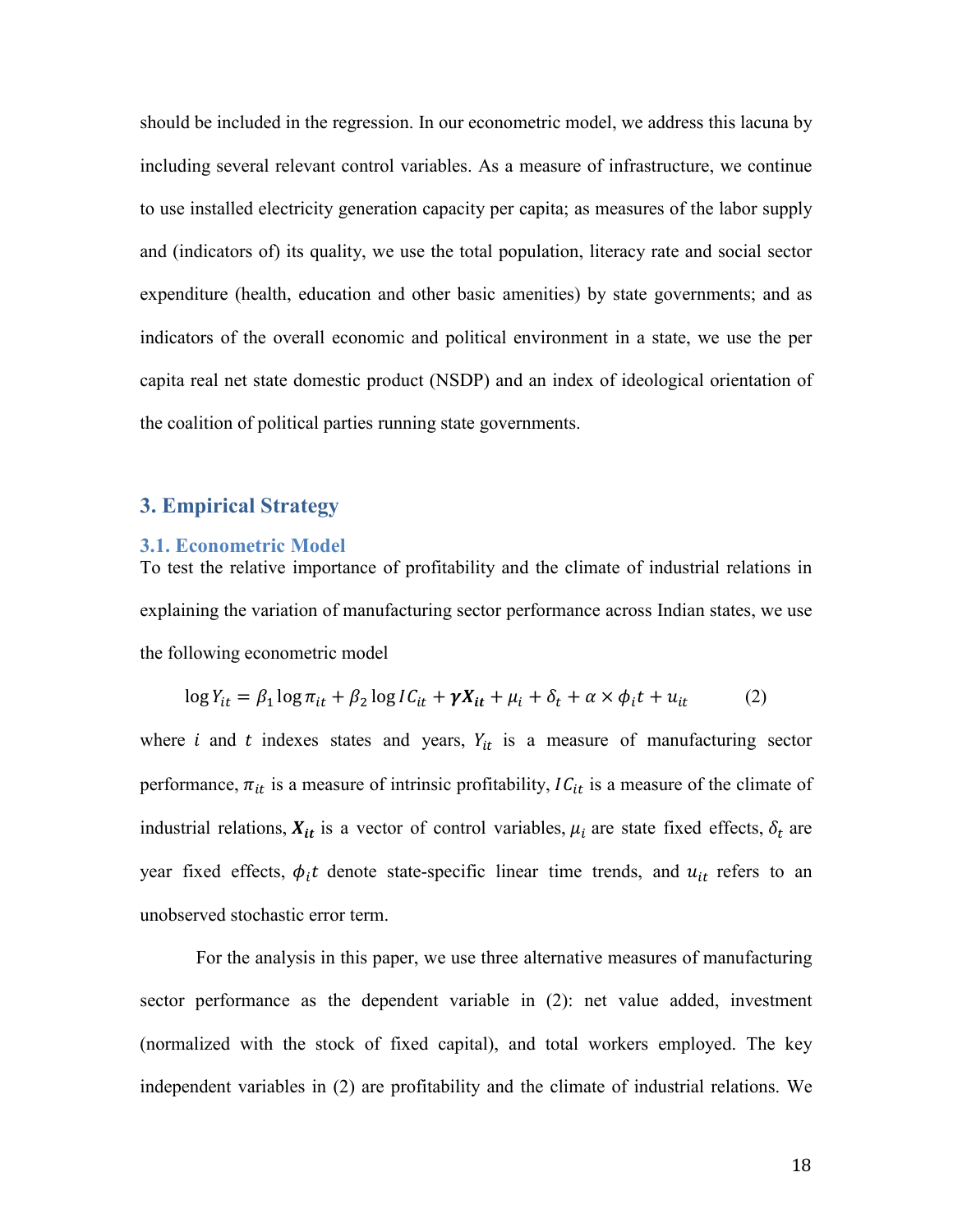measure profitability by the rate of profit (flow of profit income divided by the replacement cost value of the stock of fixed capital), a standard measure used in the heterodox literature (see, for instance, Basu and Das, 2016). Our measure of the climate of industrial relations is the man-days lost to industrial disputes per worker, where industrial disputes refer to lockouts and strikes. Our primary interest is in the parameters,  $\beta_1$  and  $\beta_2$  in (2), which measure the partial effect of profitability and industrial disputes, respectively, on manufacturing sector performance.

To control for the effects of variables that might be correlated with manufacturing performance and with profitability and/or the climate of industrial relations, we include several control variables. To control for the state-level variation in infrastructure that is relevant for manufacturing sector performance, we include the installed capacity for electricity generation. This is motivated by the fact that we study the organized manufacturing sector, which uses electrical power as the key power input for its operations. To control for the general level of economic development, we include the real per capita NSDP. Among other things, it controls for the effect of aggregate demand on profitability and manufacturing sector performance. To make sure that our results are not confounded by any systematic variation in the size of states, we include the state-level population as a control. The level and quality of human capital can be an important determinant of manufacturing sector performance, but also of industrial disputes and profitability. Hence, we include the adult literacy rate and the total social sector expenditure per capita by state governments to control for these factors. Finally, to control for the possible impact of the ideological orientation of ruling parties or coalitions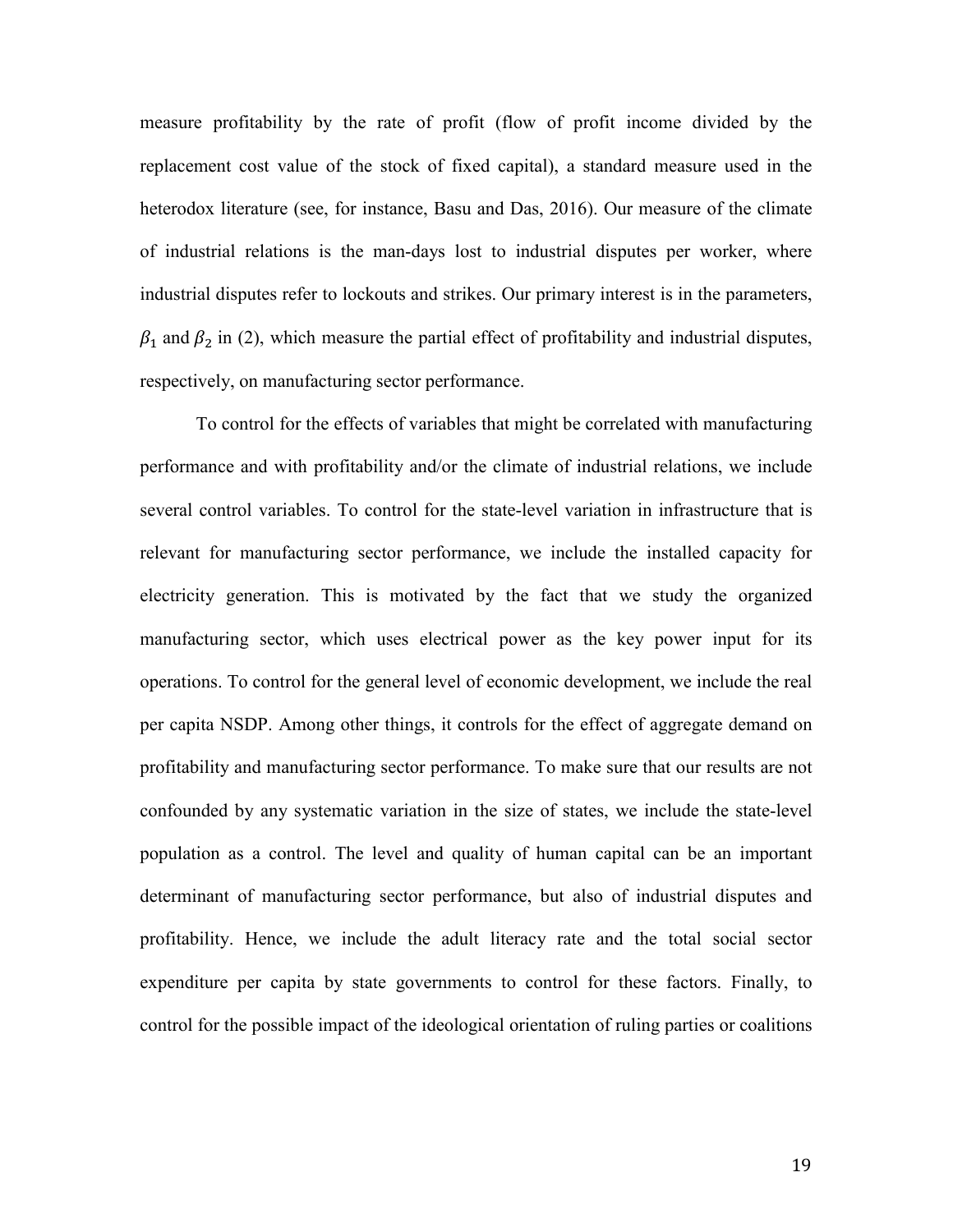in state governments as a confounding factor, we include an index of political party ideology.

The model in (2) also includes state and year fixed effects. The former control for state-level, slowly-changing unobserved factors that could be correlated with manufacturing performance and profitability or industrial disputes, like cultural factors, attitudes of state-level bureaucracy, etc. The latter, year fixed effects, control for temporal shocks that would affect all states at any point in time, like global oil price shocks. We estimate the model in (2) with and without a full set of state-specific linear time trends. This is motivated by the fact that the results in BB were completely washed out as soon as state-specific trends were included (Besley and Burgess, 2004, column 4, Table IV). To make sure that our results are not confounded by the effect of any pre-existing state level trends, we report results that include state-specific linear trends in the model in (2). Thus, identification of the effect of profitability and industrial disputes in (2), in such specifications, occurs with respect to deviation from any pre-existing state-specific trends.

# **4. Results**

#### **4.1. Data**

The data set used for the analysis in this paper is an unbalanced panel on the organized manufacturing sector for sixteen major states of India over the period 1969-2005. We assemble this state-level panel data set from different sources, details of which are available in the Appendix. We use three outcome variables for capturing manufacturing sector performance in the econometric model in (2): net value added, fixed investment (as a proportion of the replacement cost stock of fixed capital), and total number of workers.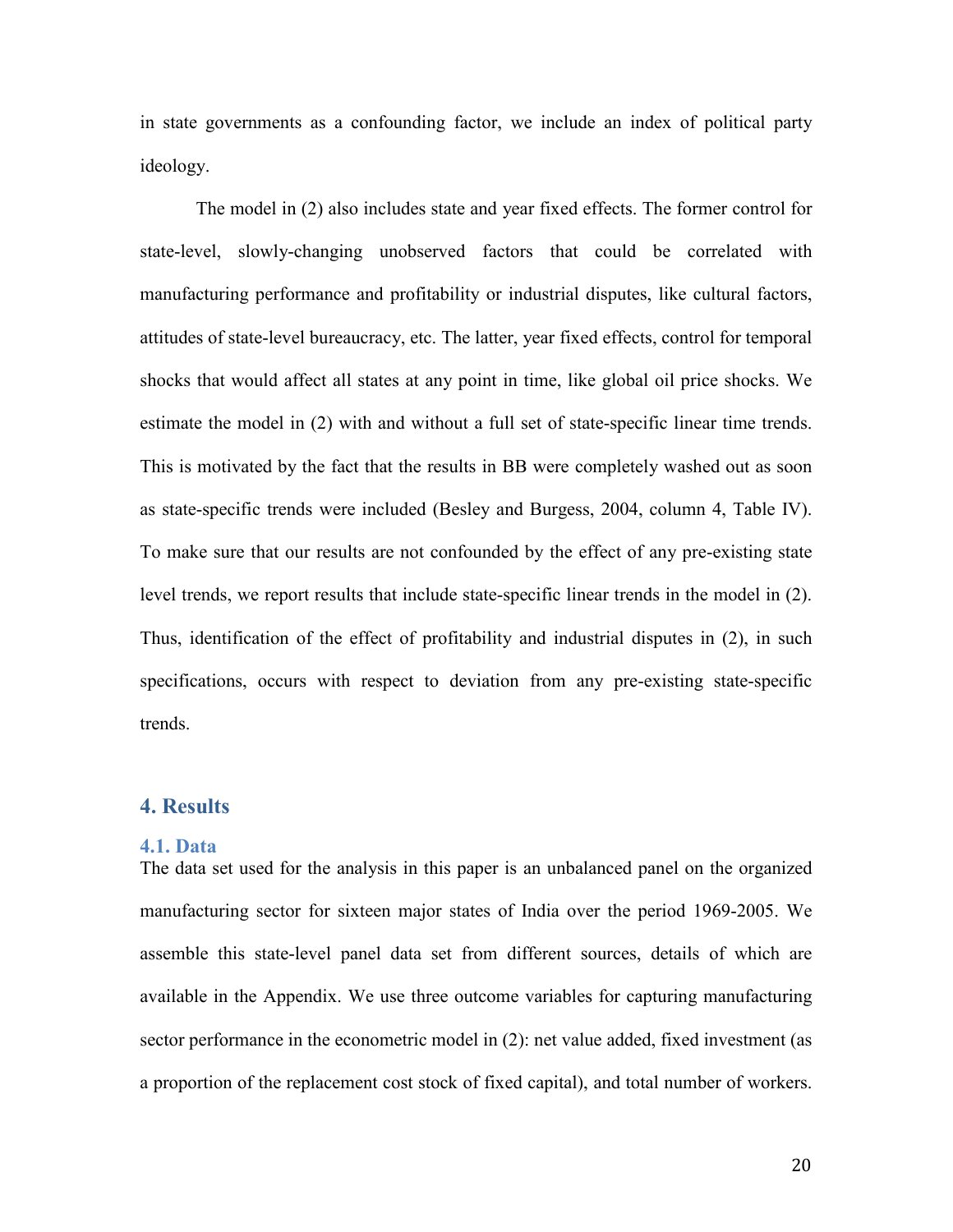Data on these three variables come from the Annual Survey of Industries (ASI) and Besley and Burgess (2017), with the replacement cost capital stock series constructed using the methodology in Basu and Das (2016).

The key independent variables in our model in (2) are the climate of industrial relations and profitability. We use the total man-days lost to industrial disputes (strikes and lockouts) as our measure of the climate of industrial relations. Data on this variable comes from various issues of the *Indian Labor Statistics* and the *Indian Labor Yearbook*, both published by the Government of India. We measure profitability with the rate of profit, which is defined as the ratio of the flow of profit income over a year and the beginning-of-year stock of fixed capital (valued at replacement cost). These data also come from Besley and Burgess (2017) and the ASI.

Data on our control variables come from various sources. Data on total installed electricity capacity generation comes from *Statistical Abstracts of India*. Data on per capita real NSDP (2004-05 prices) come from the *Handbook of Statistics on Indian Economy*, an annual publication of the Reserve Bank of India. Data on state-level population is taken from the *Economic Survey*, an annual flagship publication of the Ministry of Finance, Government of India. Data on the adult literacy rate come from the Open Government Data Platform India. We construct the index of ideology of state governments using the methodology outlined in Barenberg, Basu and Soylu (2016, section 3.1).

#### [Table 1 about here]

Table 1 provides summary statistics for the variables used in the analysis in this paper. The logarithm of net value added (measured in units of crore, 10 million, of

21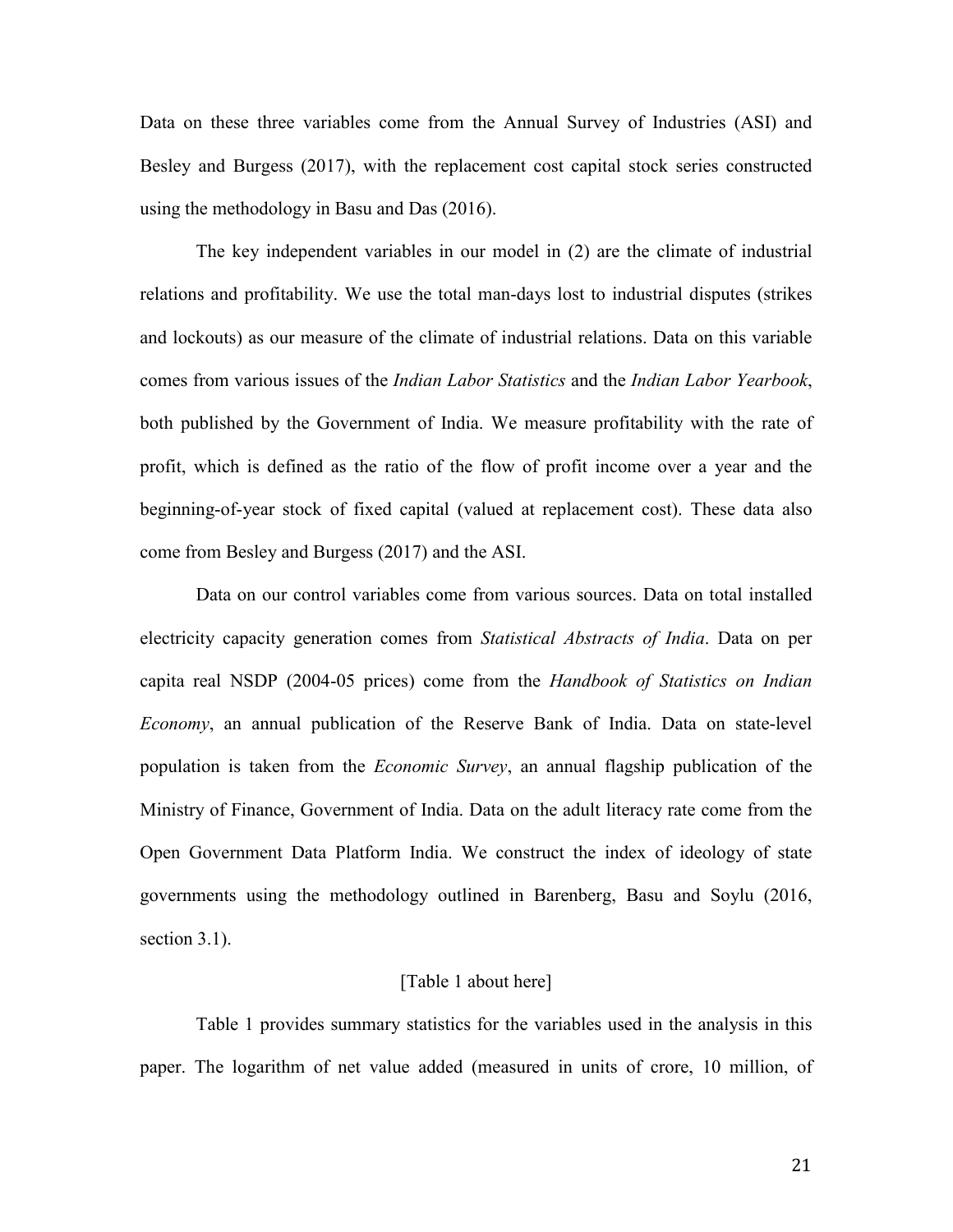rupees) for the organized manufacturing sector varies, for the entire sample of state-years, from -1.09 to 11.61, with a mean value of 7.35; similarly, the logarithm of investment (measured as percentage of the fixed capital stock) varies from -2.07 to 6.80; and, the logarithm of the number of employed workers varies from -2.90 to 7.21. The logarithm of man-days lost to industrial disputes per worker varies from -0.21 to 15.87, with a mean value of 7.62. The logarithm of the profit rate varies from -7.29 to 6.02, with a mean value of 3.26. These data suggest a huge variation across state-years in manufacturing sector performance, industrial disputes and profitability. It is clear from Table 1 that all the control variables also display significant variation across state-years. This allows us to use the variation across states and years to estimate causal impact, to which we now turn.

#### **4.2. Main Results**

The main results of our analysis are summarized in Table 2 through 4. Table 2 reports results of estimating the model in (2), where the dependent variable is the logarithm of net value added; in Table 3 and 4, we present results of estimating the same model, but with the log of investment (normalized by the stock of fixed capital) and the log of the number of workers, respectively, as dependent variables.

[Table 2 about here]

**4.2.1. Net Value Added as Measure of Industrial Performance: Basic Results** The first column of Table 2 presents estimates for a stripped down version of the model in (2) with log of net value added as the dependent variable. In this version, the only regressors are the measure of industrial climate (logarithm of man-days lost to all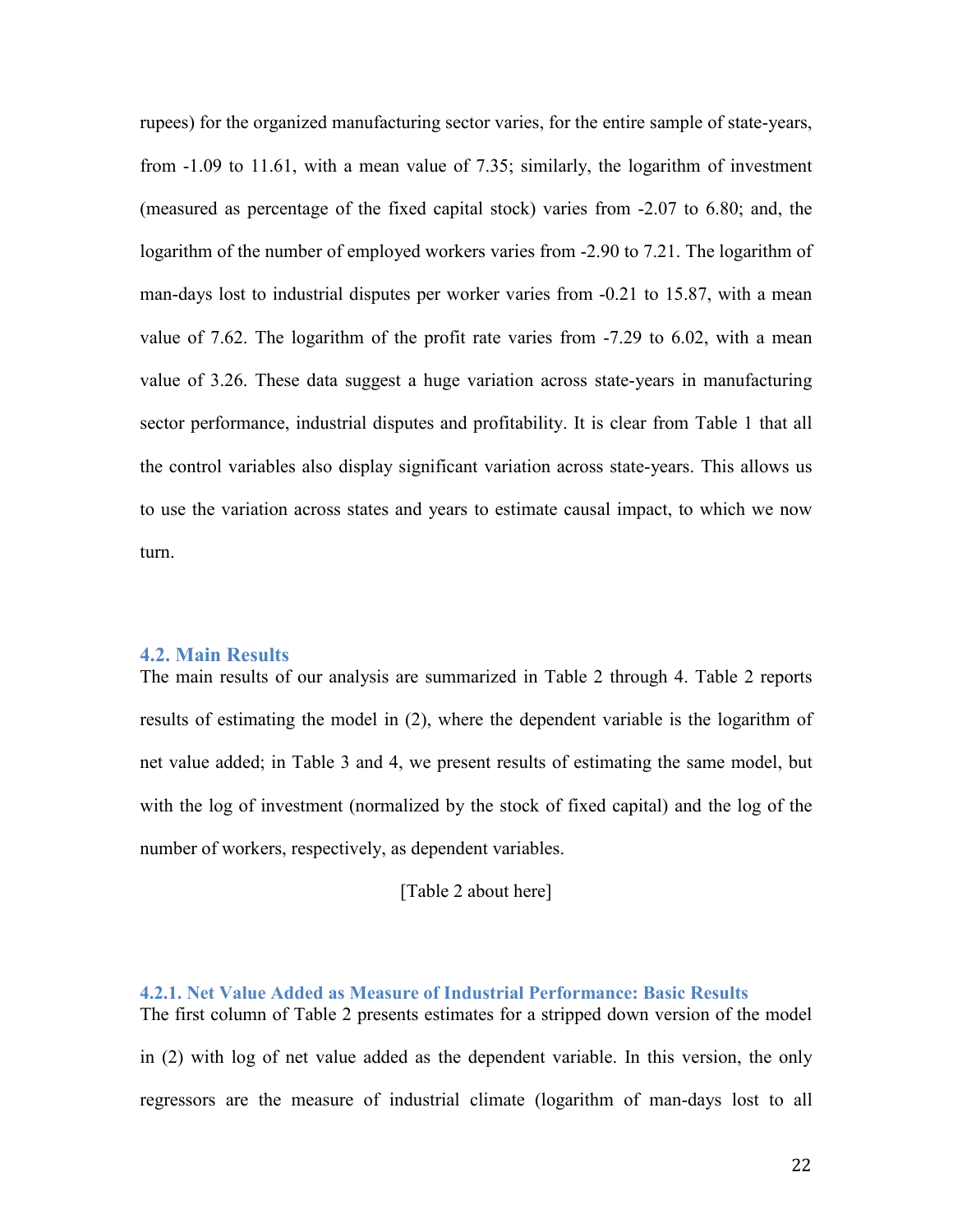industrial disputes per worker) and profitability (logarithm of the rate of profit), apart from state and year fixed effects. The coefficient on profitability is positive and statistically significant at the 0.1 per cent level; the coefficient on industrial disputes is negative and significant at the 1 per cent level. In column 2, we add the full set of controls: log of per capita net state domestic product (in fixed prices), log of the adult literacy rate, log of the installed electricity generation capacity, log of the population, and an index for the ideological orientation of the state government. When we add these controls, the coefficient on profitability increases a little and remains strongly significant; similarly, the coefficient on industrial disputes remains negative (and larger in absolute value) and significant.

Column 3 includes the full set of controls, state and year fixed effects and statespecific time trends. The coefficient on profitability is 0.672 and is statistically significant at the 0.1 per cent level. This means that a 1 per cent increase in the rate of profit is associated with a 0.672 per cent increase in the net value added. The coefficient on industrial disputes is -0.115 and statistically significant at the 0.1 per cent level. Thus, a rise in man-days lost to industrial disputes by 1 per cent is associated with a 0.115 per cent decline in net value added. These results show that profitability is quantitatively more important in determining industrial performance – measured by net value added – than industrial climate – measured by the man-days lost to industrial disputes per worker.

# **4.2.1. Net Value Added as Measure of Industrial Performance: Addressing Concerns of Endogeneity**

While the basic result presented in the first three columns of Table 2 show that profitability is a more important determinant of industrial performance than industrial disputes, there can be valid concerns about endogeneity. It is plausible that industrial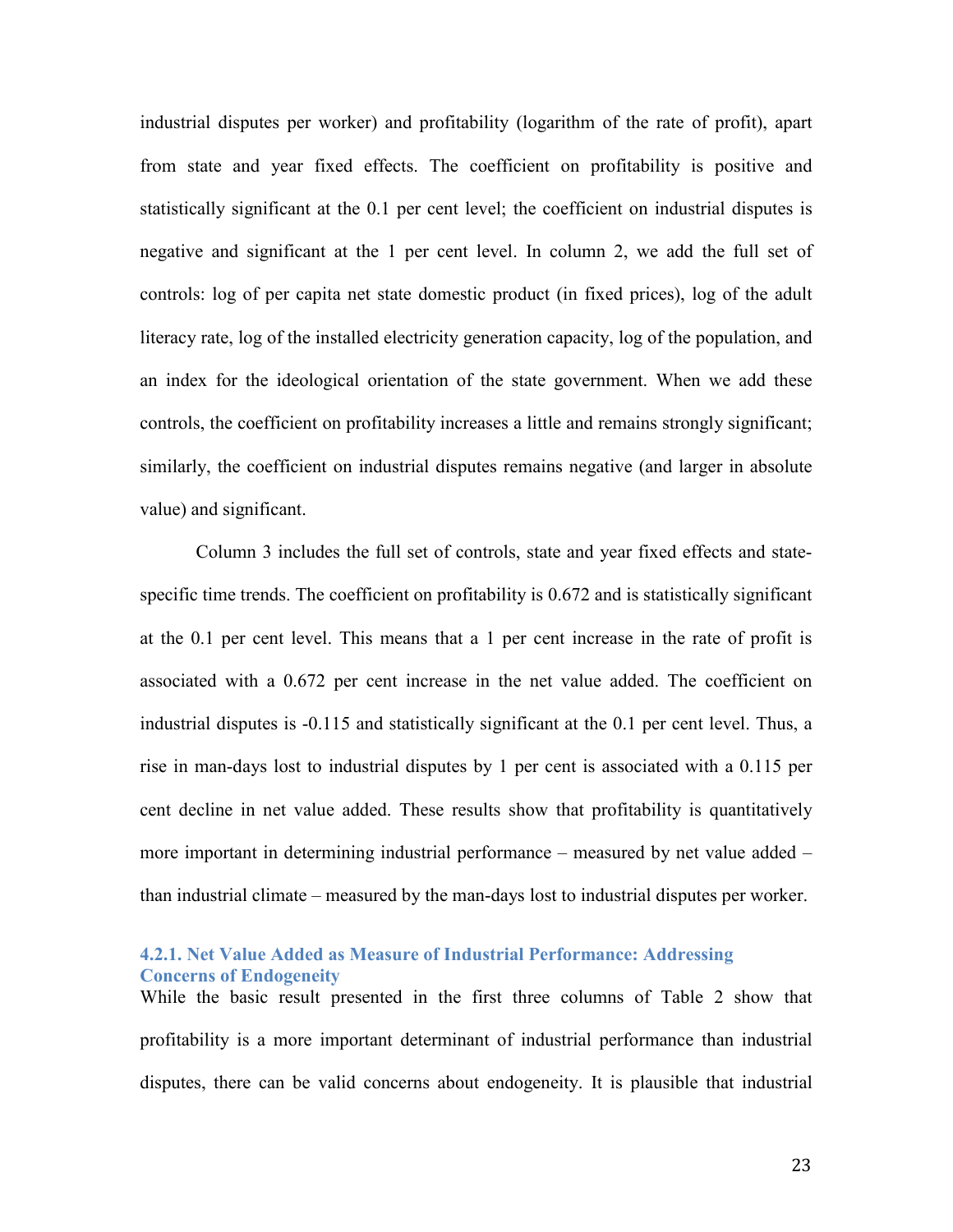performance – net value added – has a reverse causal effect on both industrial disputes and profitability. Industrial growth, by increasing the size of the pie, can reduce the likelihood of industrial conflict between employers and workers. Moreover, industrial performance can boost profitability through both demand and supply channels, a larger market and technological upgradation, for instance. To address concerns of endogeneity giving us biased estimates, we estimate two other specifications and report their results in columns 4 through 7 in Table 2.

In columns 4 and 5, we try to address the possible problem of reverse causality by including 1-lag and 1-lead of both industrial disputes and profitability in the basic model estimated in column 3:

$$
\log Y_{it} = \sum_{j=-1}^{1} \beta_{1j} \log \pi_{i,t-j} + \sum_{j=-1}^{1} \beta_{2j} \log IC_{i,t-j} + \gamma X_{it} + \mu_i + \delta_t + \alpha \times \phi_i t + u_{it}
$$
(3)

While the lags are meant to capture possible delayed impacts of industrial disputes and profitability on industrial performance, the leads are meant to block the reverse causal channel that operated in a temporal sequence, i.e., industrial performance in the current period has an impact on industrial disputes and profitability in the next period. If industrial performance has a causal impact on industrial conflict (and profitability) in the temporal sequence sense, then that effect is likely to be picked up by the correlation between net value added in a period and industrial disputes (and profitability) in the next period. Since industrial disputes (and profitability) is likely to be persistent, this would make the error term correlated with industrial disputes (and profitability) and lead to an omitted variable bias. Including the lead of industrial disputes (and profitability) is meant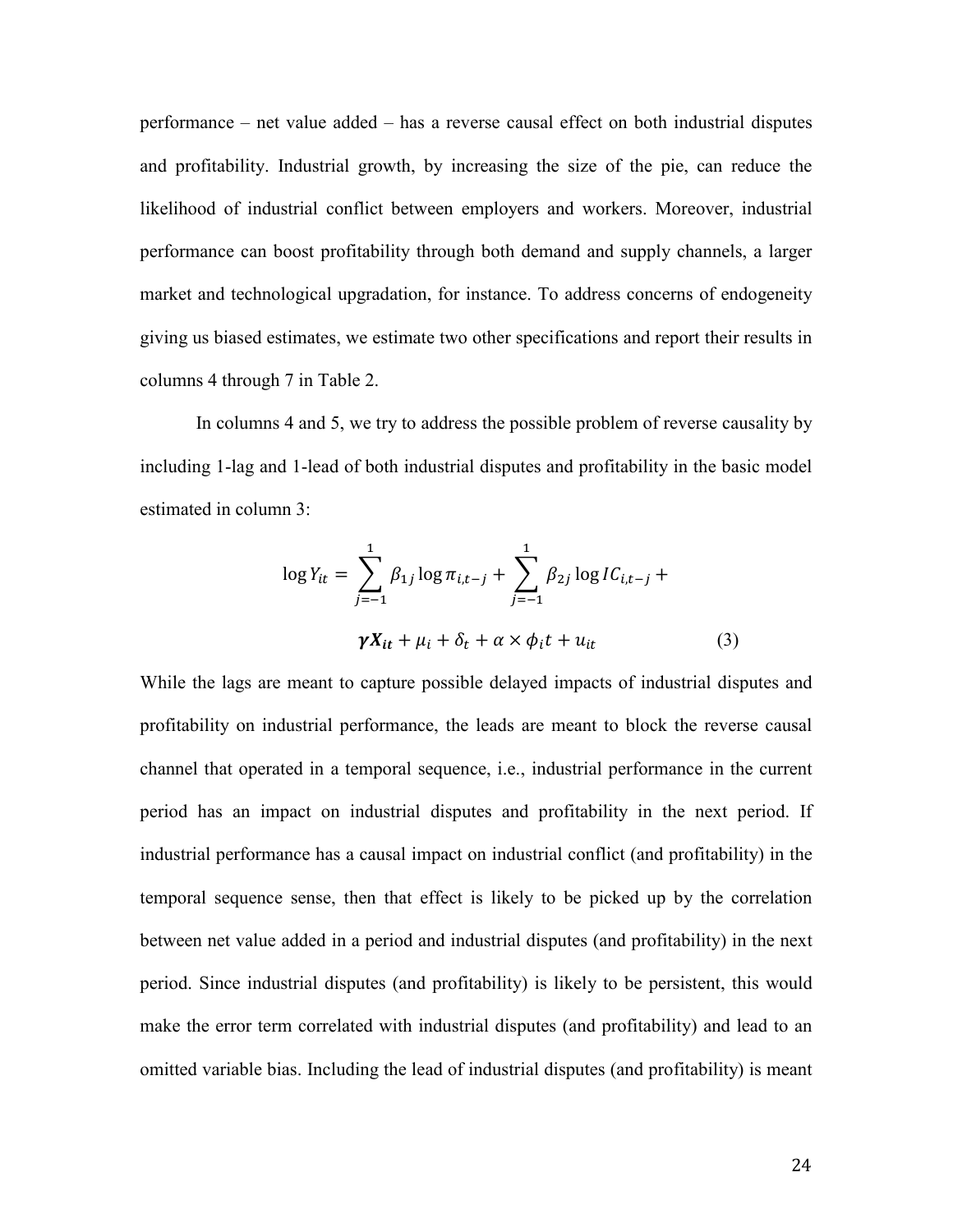to address this possibility. The basic result in column 3 remains valid in columns 4 and 5, but with a difference: the rate of profit has a positive and statistically significant impact on net value added, but the negative impact of industrial disputes is both numerically small and statistically weak.

While the results in columns 4 and 5 address concerns about endogeneity when they operate through temporal sequencing, the possibility of contemporaneous correlation between industrial performance and disputes (and profitability) remains a possible concern. To address this concern, we report results from estimating a dynamic panel data model in columns 6 and 7 of Table 2 of the following form:

$$
\log Y_{it} = \beta_0 \log Y_{i,t-1} + \sum_{j=0}^{1} \beta_{1j} \log \pi_{i,t-j} + \sum_{j=0}^{1} \beta_{2j} \log IC_{i,t-j} + \gamma X_{it} + \mu_i + \delta_t + \alpha \times \phi_i t + u_{it}
$$
(4)

In model (4), we include 1-lag of the dependent variable in the basic model in (2) and also include 1-lag each of industrial disputes and profitability. The lag of the dependent variable is crucial and is meant to address two issues: first, it will capture the possible inertia in industrial performance (as emphasized in Fallon and Lucas (1993) and Bhalotra (1998)), and second, it will address concerns of reverse causality because it will capture the correlation between net value added in a period and industrial disputes (and profitability) in the next period. On the other hand, the lags of industrial disputes and profitability are meant to allow for delayed effects of these factors on industrial performance. While the model in (4) is useful to address the reverse causal channel from net value added to industrial disputes and profitability in a flexible manner, it adds a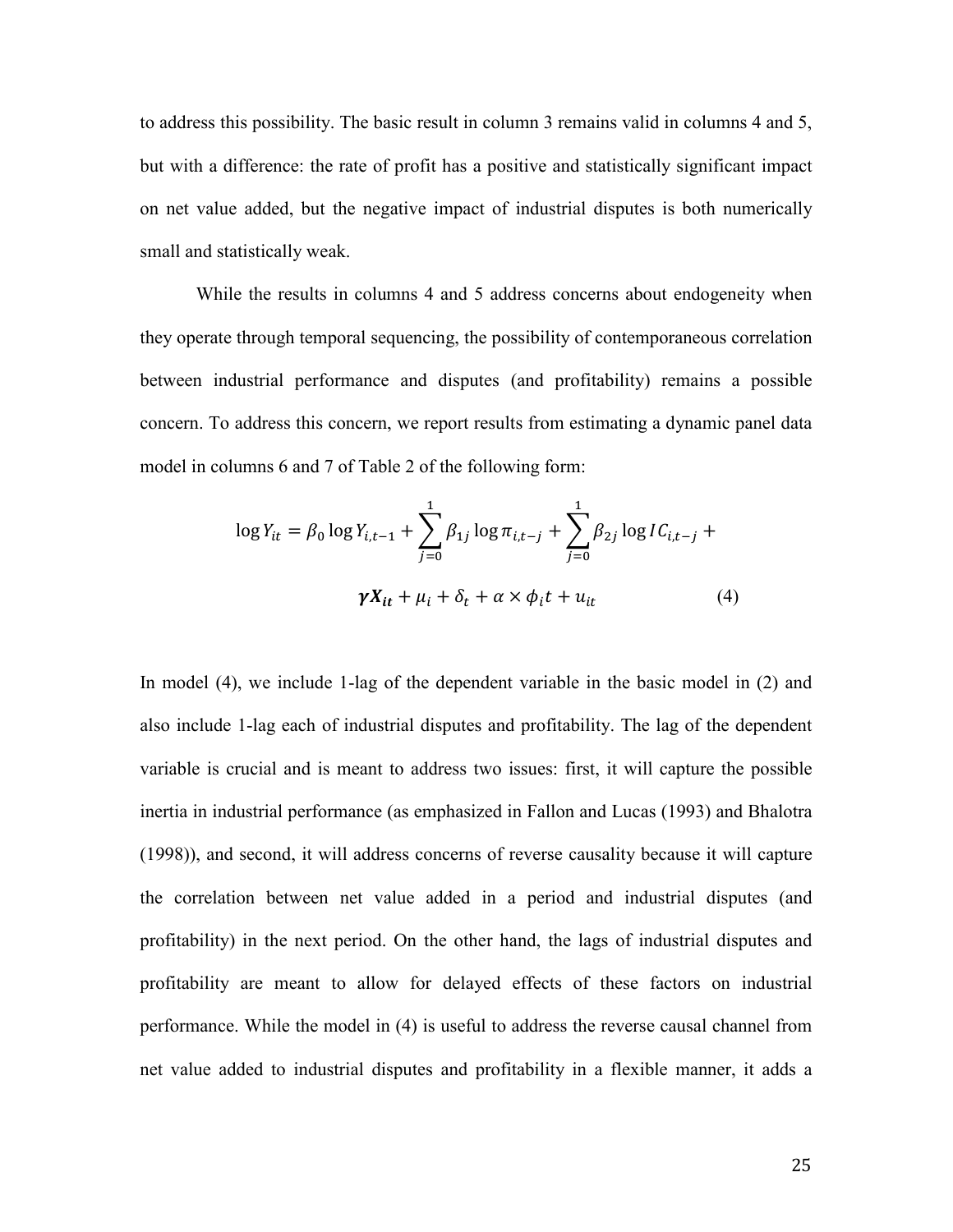complication: the state fixed effects will be correlated with the lagged dependent variable, giving rise to Nickel (1981) bias.

To address this problem, we estimate the model with system GMM – the Blundell-Bond estimator for dynamic panel data models (Blundell and Bond, 1998). This method allows us to treat net value added (1-lag), industrial disputes and the rate of profit as endogenous, and uses two sets of internally generated instruments for GMM estimation: (1) first difference of net value added (1-lag), industrial disputes and the rate of profit as instruments in the levels equation; and (2) levels of net value added (1-lag), industrial disputes and the rate of profit as instruments in the difference equation. The results in columns 6 (without state-specific time trends) and 7 (with state-specific time trends) show that our basic results remain valid. The rate of profit has a positive and statistically significant effect on net value added – the coefficient is slightly higher than in previous columns. On the other hand, industrial disputes have a negative but numerically small (and statistically weaker) effect on net value added. The model with state specific time trends in column 7 of Table 2 is our preferred specification and shows that while a 1 per cent increase in the rate of profit is associated with a 0.655 per cent increase in net value added, a 1 per cent increase in man-days lost to industrial disputes reduces net value added by only 0.097 per cent.

# **4.2.3. Investment and Employment as Measures of Industrial Performance**

In Tables 3 and 4, we report results that are similar to those reported in Table 2 but with different measures of industrial performance: in Table 3, we use log of the investmentcapital stock ratio, and in Table 4, we use log of the number of workers as the dependent variable.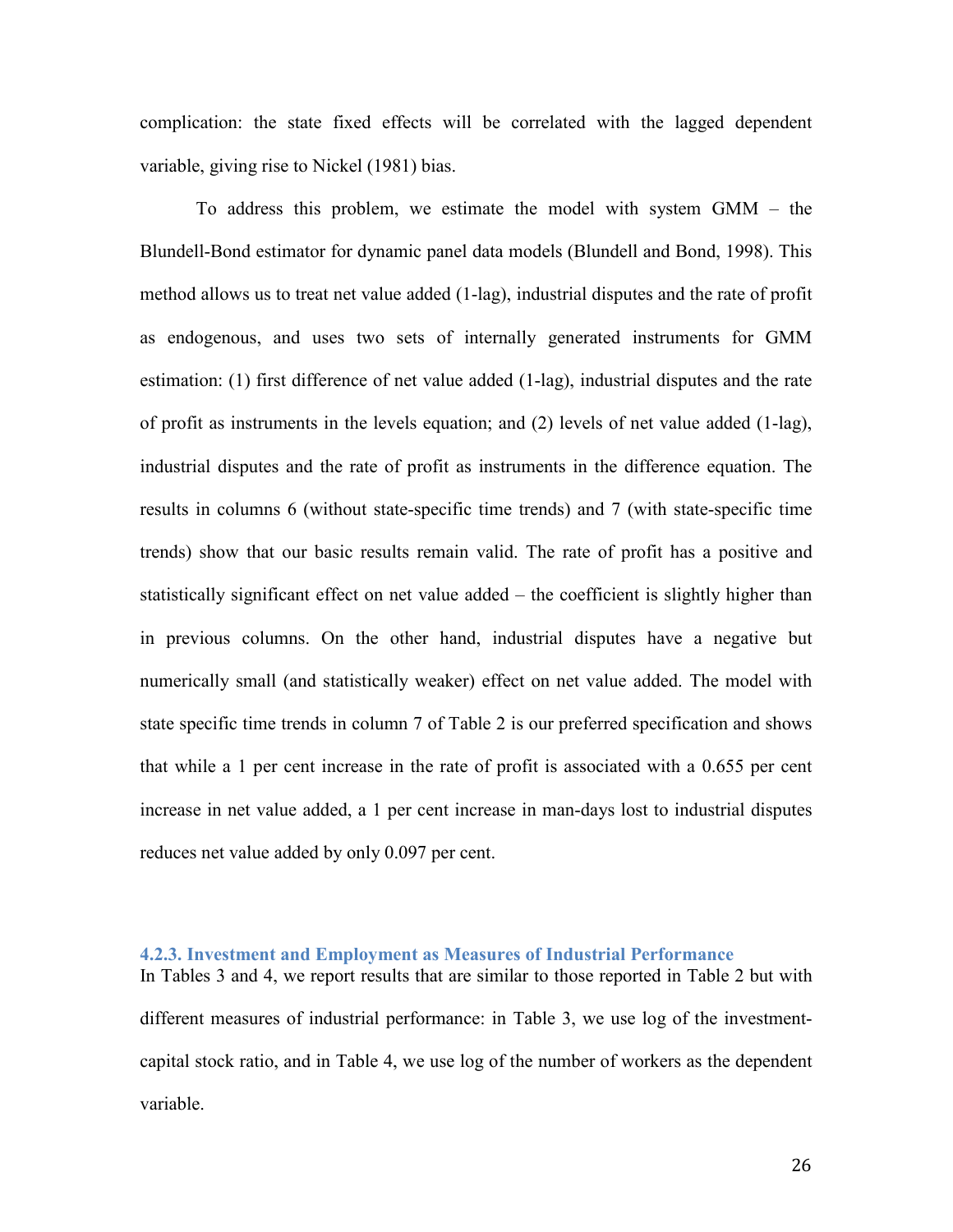## [Table 3 about here]

The results in Table 3 are similar to those reported in Table 2 but with one major difference: industrial disputes are not a significant determinant of investment. We see the following pattern across all specifications: the rate of profit has a positive and statistically significant effect on investment; industrial disputes have a negative (or even positive) but statistically weak effect on investment. For our preferred specification using a linear dynamic panel data model (with state-specific time trends) in column 7, we see that a 1 per cent increase in the rate of profit is associated with a 0.595 per cent rise in the investment-capital stock ratio, and the effect is statistically significant at the 0.1 per cent level. On the other hand, changes in the man-days lost to industrial disputes have no statistically significant effect on investment.

# [Table 4 about here]

In Table 4, we report results with log of the number of workers as the dependent variable (the measure of industrial performance). We see that the effect of the rate of profit on employment (number of workers) is quantitatively similar in magnitude and statistically similar in levels of significance to those reported in Table 2 and 3. Similarly, the effect of industrial disputes on employment of workers is also similar to those reported in Table 2. For our preferred specification in using a linear dynamic panel data model (with state-specific time trends) in column 7, we see that a 1 per cent increase in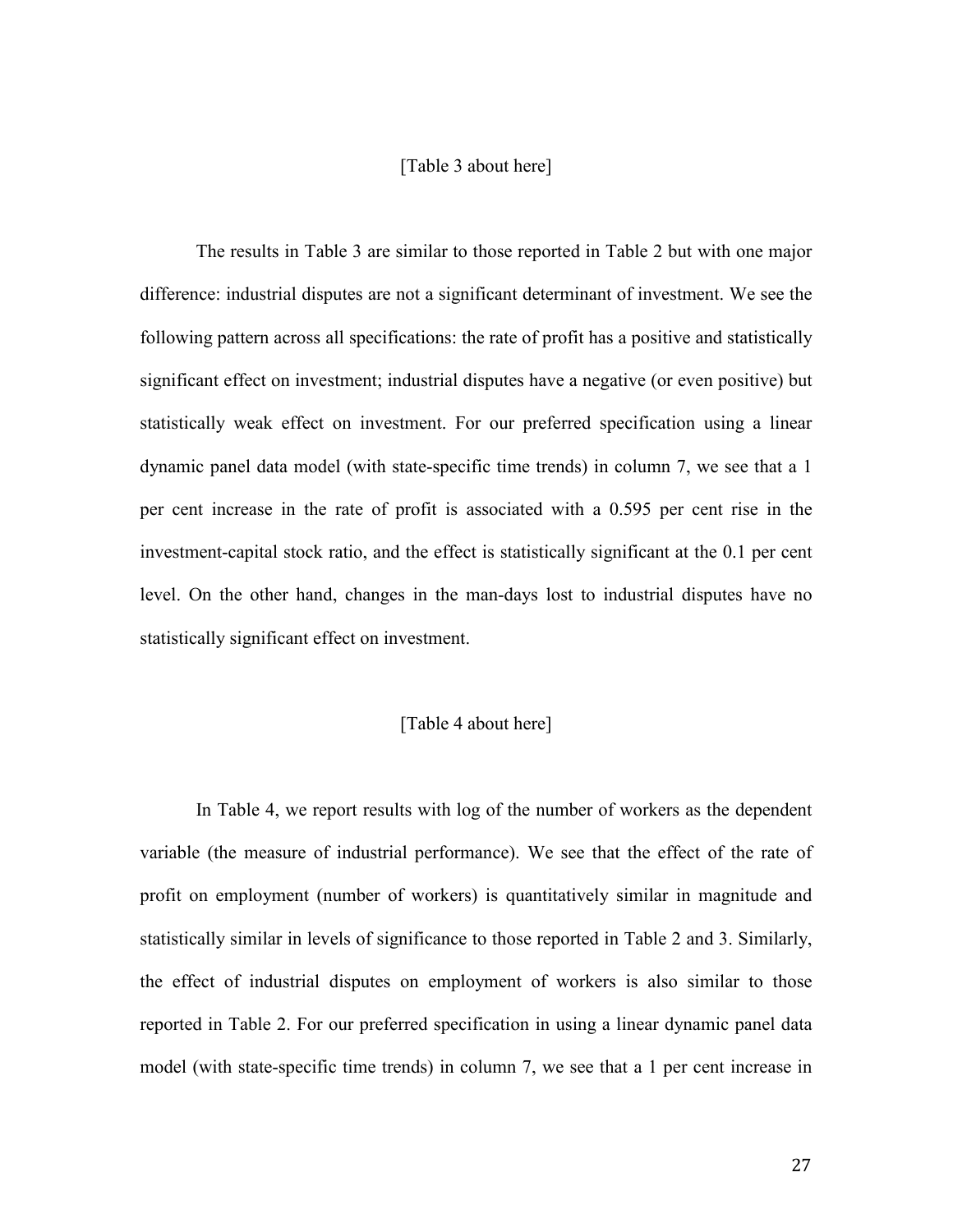the rate of profit is associated with a 0.561 per cent increase in the number of workers, and the result is statistically significant at the 0.1 per cent level. On the other hand, the effect of industrial disputes is negative: a 1 per cent increase in industrial disputes (mandays lost to industrial disputes) is associated with a 0.092 per cent decrease in the number of workers, and this effect is statistically significant at the 1 per cent level.

# **5. Conclusion**

To the best of our knowledge, this is the first study to take up the suggestion in Banerjee et al. (2002) seriously that what they call "intrinsic profitability" might be an independent and important factor to explain differential industrial performance across Indian states, in addition to or in place of the climate of industrial relations. Following their suggestion and connecting with a literature in heterodox macroeconomics, in this paper we have investigated the relative importance of the climate of industrial relations (measured as the total man-days lost to all industrial disputes) and profitability (measured as the rate of profit on the stock of fixed capital) on industrial performance across Indian states. Our analysis uses an unbalanced state-level panel data set from 1969 to 2005 for 16 major states. We find that profitability is a much more significant factor in explaining the variation of industrial performance – measured by net value added, investment/capital stock ratio, and total number of workers – across India's states than industrial disputes.

Our baseline specifications suggest that a 1 per cent increase in the rate of profit is associated with a 0.7 per cent increase in net value added, a 0.6 per cent increase in investment/capital stock, and a 0.6 per cent increase in the number of workers employed. All the three effects are statistically significantly different from zero. On the other hand, we find that a 1 per cent increase in the man-days lost to all industrial disputes is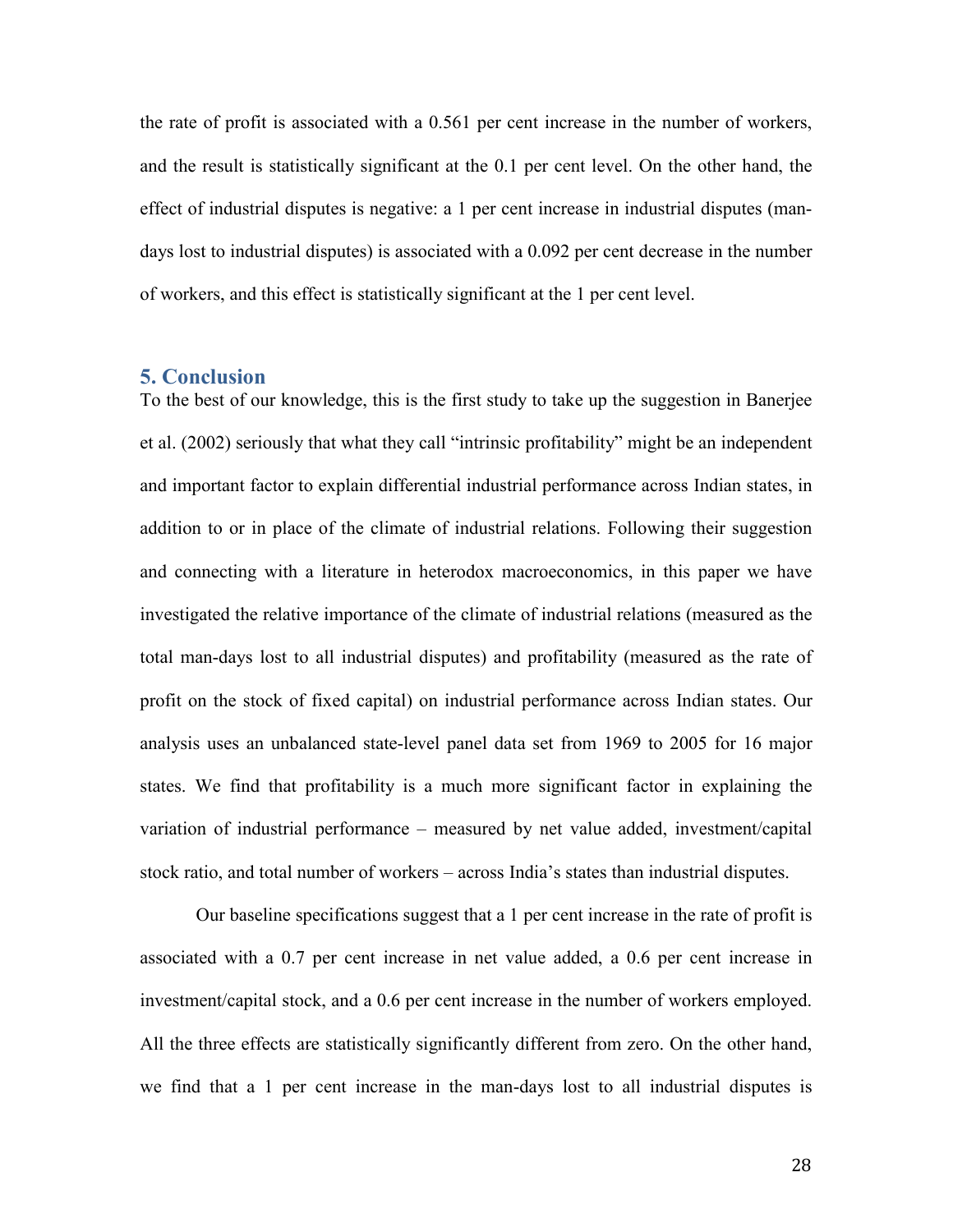associated with a decline in net value added of 0.1 per cent, an insignificant change in investment/capital stock, and a decline of employment of workers by 0.1 per cent. This suggests that profitability is a more important determinant of industrial performance than the climate of industrial relations – the effect of the latter on investment is insignificant and on output and employment is numerically much smaller than the corresponding effects of profitability.

We would like to end by pointing out a possible weakness of the empirical analysis in this paper, and an avenue of future research. We have attempted to address concerns about endogeneity with two strategies: a lead-lag specification and a dynamic panel method. While these methods seem reasonable, it would be useful to try out other approaches for dealing with the possible problems of reverse causality. We explored one alternative approach to this issue by using two instruments for industrial disputes: unionization rate (log of the number of union members), and the inflation rate in the consumer price index for industrial workers (CPIIW). But these instruments turned out to be "weak" and so we did not report them in the paper – because weak instruments can increase the bias in the parameter estimates. Data on unionization is lacking for many state-years and when available it is not of good quality. Hence, other instruments need to be explored, something we have not been able to do in this paper.

To the extent that the results in this paper are reliable estimates of true effects, we show that profitability is an important determinant of industrial performance across states. Thus, the reason West Bengal has declined and Maharashtra has progressed in industrial development might have less to do with the climate of industrial relations than with profitability. Thus, an immediate question that calls for investigation is this: what

29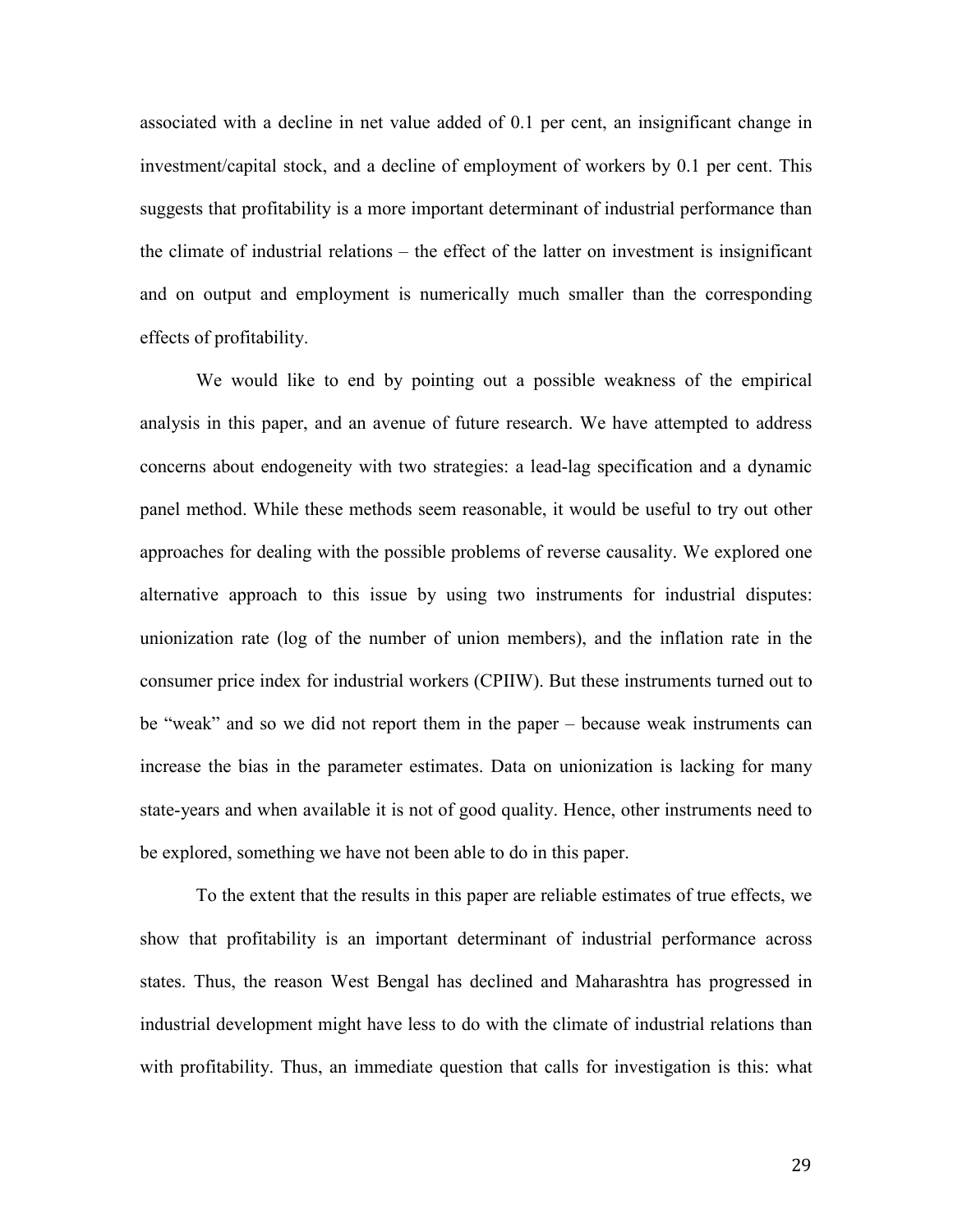are the important determinants of profitability of industrial firms across Indian states? Answering this question will enable the undertaking of a more meaningful approach towards policy-making than a sole focus on labor legislation.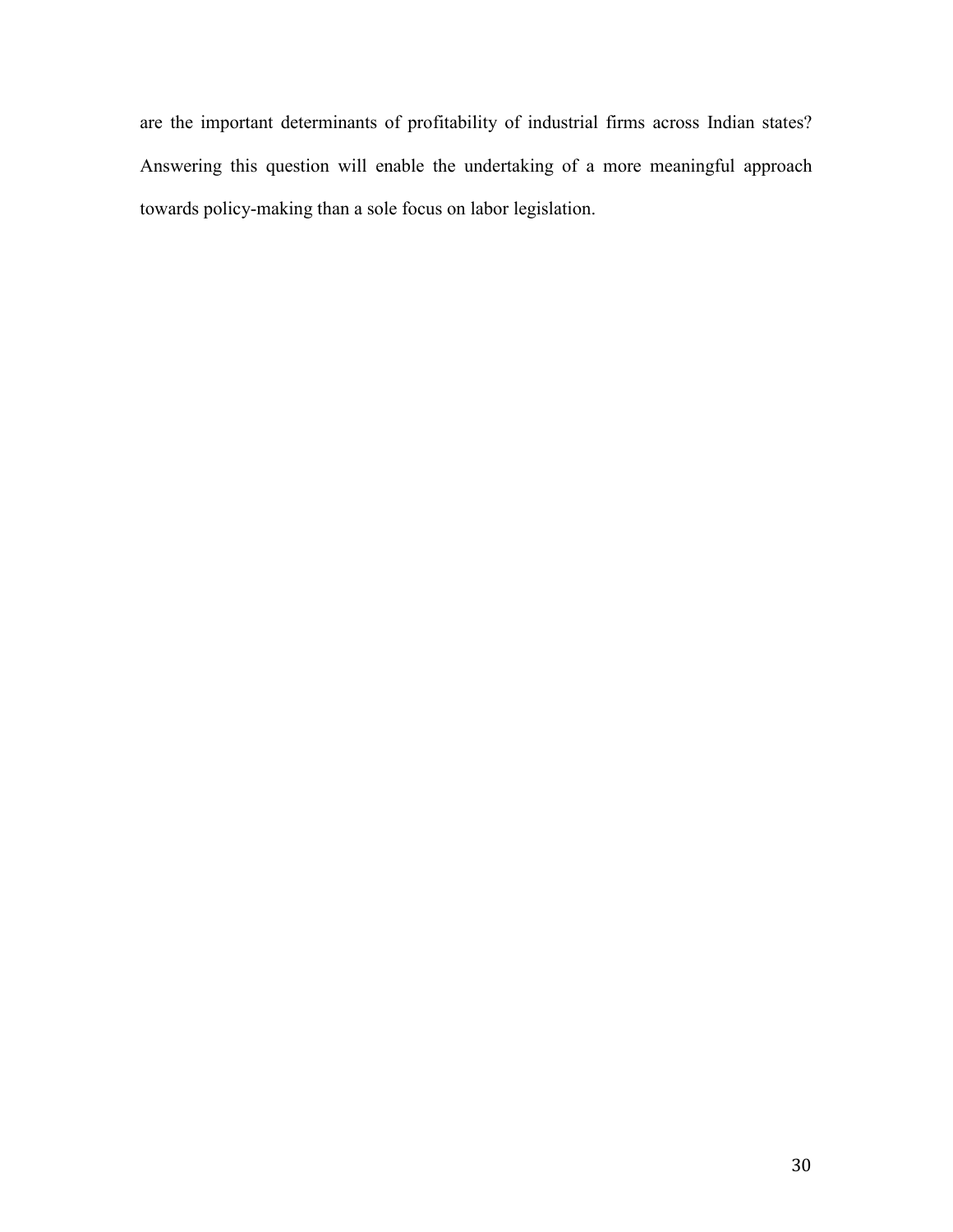# **References**

- Aghion, P., Burgess, R., Redding. S and F. Zilibotti (2006). 'The Unequal Effects of Liberalization: Evidence from Dismantling the License Raj in India.' Working Paper 12031, National Bureau of Economic Research.
- Ahluwalia, I.J. (1991). *Productivity and Growth in Indian Manufacturing.* New Delhi: Oxford University Press.
- Ahsan, A and C. Pagés (2009). 'Are All Labor Regulations Equal? Evidence from Indian Manufacturing.' *Journal of Comparative Economics*, 37(1): 62-75.
- Banerjee, A. et al. (2002). 'Strategy for Economic Reform in West Bengal.' *Economic and Political Weekly,* 37(41): 4203-4218.
- Barenberg, A., Basu, D., and Soylu, C. (2016). 'The Effect of Public Health Expenditure on Infant Mortality: Evidence from a Panel of Indian States, 1983-84 to 2011-12'. *The Journal of Development Studies*. Published Online, 16 October. DOI: http://dx.doi.org/10.1080/00220388.2016.1241384
- Basole, A. and D. Basu (2015). 'Non-Food Expenditures and Consumption Inequality in India.' *Economic and Political Weekly*, 50(36): 43-53.
- Basu, D. and. D. Das (2015). 'Profitability in India's Organized Manufacturing Sector: The Role of Technology, Distribution and Demand.' Working Paper, University of Massachusetts, Amherst.
- Basu, D. and. D. Das (2016). 'Profitability and Investment: Evidence from India's Manufacturing Sector.' *Metroeconomica* (forthcoming).
- Besley, T and R. Burgess (2004). 'Can Labor Regulation Hinder Economic Performance? Evidence from India.' *Quarterly Journal of Economics*, 119 (1): 91-134.
- Besley, T. and Burgess, T. (2017). Economic Organization and Public Policy Program (EOPP) Indian States Data. Website.
- Bhalotra, S. (1998). 'The Puzzle of Jobless Growth in Indian Manufacturing.' *Oxford Bulletin of Economics and Statistics*, 60(1): 5-32.
- Bhattacharjea, A (2006). 'Labor Market Regulation and Industrial Performance in India: A Critical Review of the Empirical Evidence.' Working Paper No.141, Delhi School of Economics.
- Bhattacharjea, A (2009). 'The Effects of Employment Protection Legislation on Indian Manufacturing.' *Economic and Political Weekly*, 44(22): 55-62.
- Bhattacharjee, D. (2001). 'The Evolution of Indian Industrial Relations.' *Industrial Relations Journal*, 32(3): 244-263.
- Blundell, R. and Bond, S. (1998). 'Initial Conditions and Moment Restrictions in Dynamic Panel Data Models.' *Journal of Econometrics*, 87:115-143.
- Fallon, P. and R.E.B. Lucas (1993). 'Job Security Regulations and the Dynamic Demand for Labor in India and Zimbabwe.' *Journal of Development Economics*, 40(2): 241-75.
- Felipe, J. and U. Kumar (2010). 'Technical change in India's Organized Manufacturing Sector.' Working Paper No. 626, Levy Economics Institute of the Bard College.
- Kaldor, N. (1967). *Strategic Factors in Economic* Development. Ithaca: Cornell University Press.
- Kotwal, A., Ramaswami, B. and W. Wadhwa (2011). 'Economic Liberalization and Indian Economic Growth: What's the Evidence?' *Journal of Economic Literature*,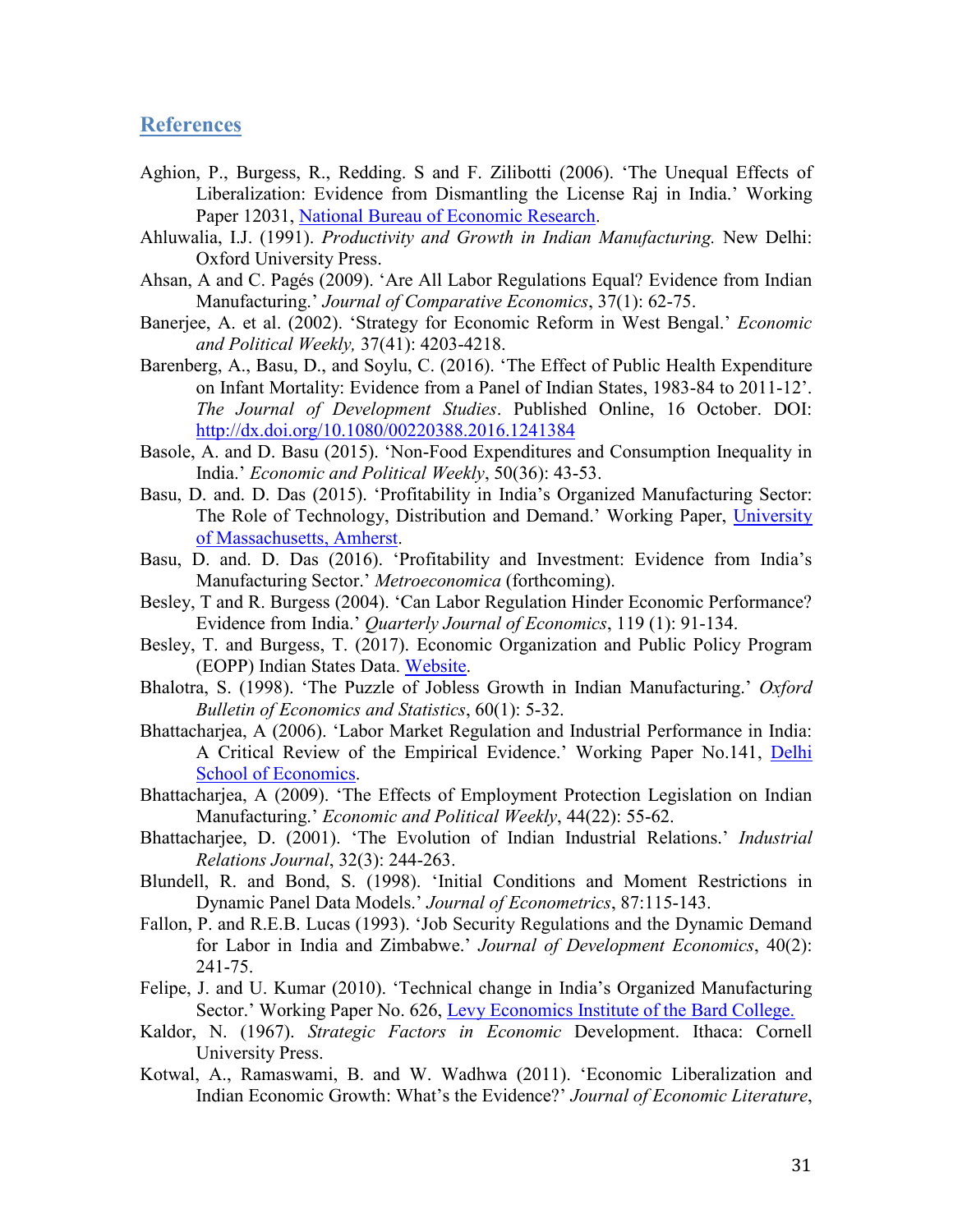49(4): 1152-1199.

- Lewis, W.A. (1954). 'Economic Development with Unlimited Supplies of Labor.' *Manchester School of Economic and Social Studies*, 22:139-191.
- Nagaraj, R. (1994). 'Employment and Wages in Manufacturing Industries: Trends, Hypothesis and Evidence.' *Economic and Political Weekly*, 29(4): 177-186.
- Nickel, S. J. (1981). 'Biases in Dynamic Models with Fixed Effects.' *Econometrica*, 49:1417-1426.
- Rao, J.M. (1995). 'Capital, Labor and the Indian State,' in J. Schor and Jong-Il You (eds.) *Capital, the State and Labor: A Global Perspective*. Aldershot: Edward Elgar.
- Saha, B. and I. Pan (1994). 'Industrial Disputes in India: An Empirical Analysis.' *Economic and Political Weekly*, 29(18): 1081-87.
- Sanyal, P. and N. Menon (2005). 'Labor Disputes and the Economics of Firm Geography: A Study of Domestic Investment in India.' *Economic Development and Cultural Change*, 53: 825-54.
- Sau, R. (1989). 'Falling Rate of Profit in India's Industry?' *Economic and Political Weekly*, 24(30): PE95-PE99.
- Shyam Sundar, K.R. (2004). 'Lockouts in India, 1961-2001.' *Economic and Political Weekly*, 39(39): 4377-4385.
- Shyam Sundar, K.R. (2005). 'Labor Flexibility Debate in India: A Comprehensive Review and Some Suggestions.' *Economic and Political Weekly*, 40(22/23): 2274-2285.
- Srinivasan, T.N. and N.S.S. Narayana (1977). 'Economic Performance since the Third Plan and its Implications for Policy.' *Economic and Political Weekly,* Annual Number, February: 225 -239.
- Syrquin, M. (1988). 'Patterns of Structural Change,' in H. Chenery and T.N. Srinivasan (Eds.) *Handbook of Development Economics*, Vol. 1. Amsterdam: North-Holland.
- Vakulabharanam, V. (2010). 'Does Class Matter? Class Structure and Worsening Inequality in India.' *Economic and Political Weekly*, 45(29): 67-76.
- World Bank (1989). *India: Poverty, Employment and Social Services: A World Bank Country Study*. The World Bank, Washington DC.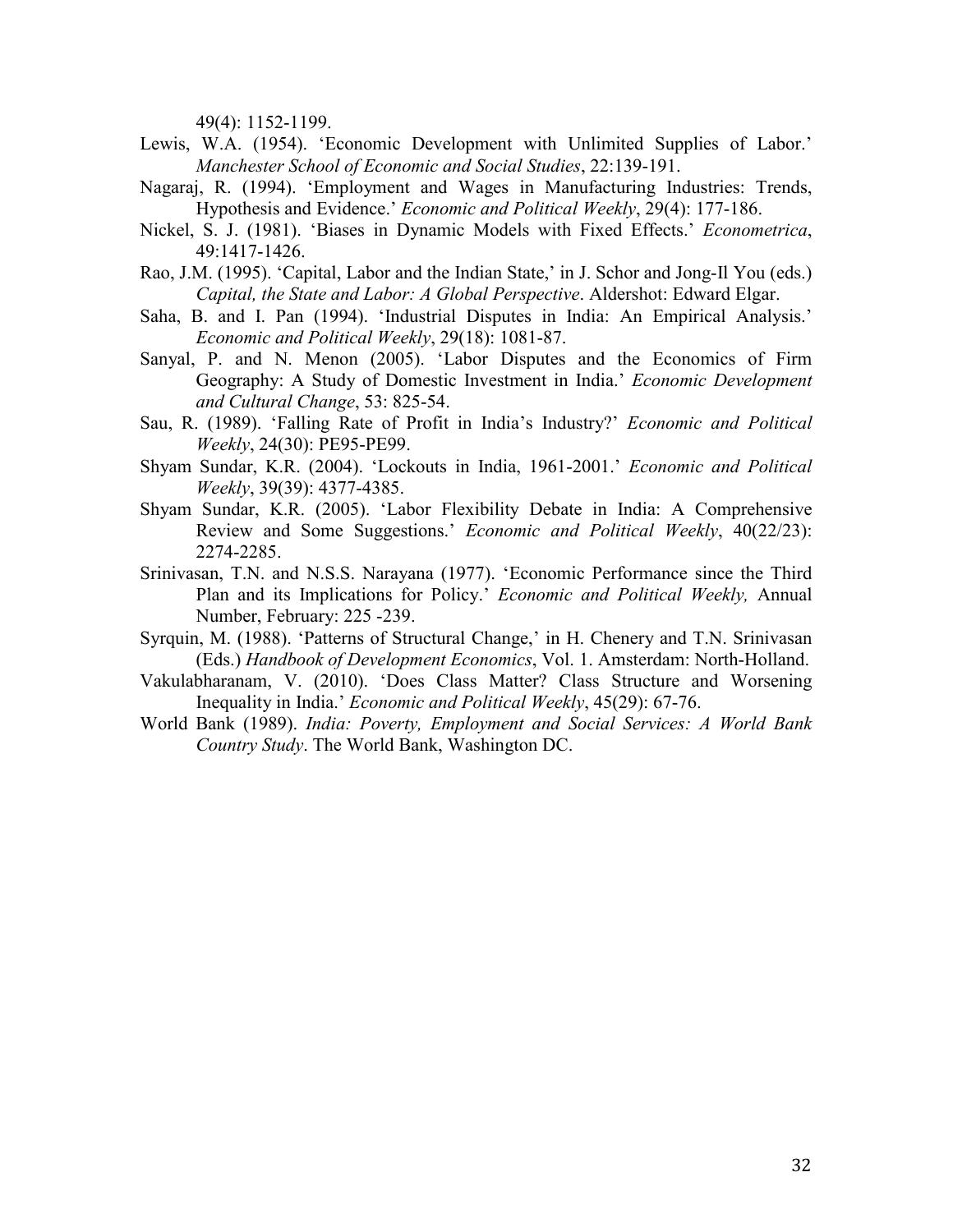| Table 1. Summary Statistics for Tooled Sample              |      |           |         |            |     |  |  |  |
|------------------------------------------------------------|------|-----------|---------|------------|-----|--|--|--|
|                                                            | Mean | Std. Dev. | Min     | <b>Max</b> | N   |  |  |  |
| Log Net Value Added (Rs. Crore)                            | 7.35 | 1.91      | $-1.09$ | 11.61      | 570 |  |  |  |
| Log Investment/Capital Stock $(\%)$                        | 2.48 | 0.91      | $-2.07$ | 6.80       | 455 |  |  |  |
| Log Workers (Thousands)                                    | 5.55 | 1.06      | $-2.90$ | 7.21       | 570 |  |  |  |
| Log Man-days Lost Due to Industrial Disputes<br>Per Worker | 7.62 | 1.43      | $-0.21$ | 15.87      | 554 |  |  |  |
| Log (Rate of Profit $(\%)$ )                               | 3.26 | 0.73      | $-7.29$ | 6.02       | 518 |  |  |  |
| Log Per Capita Real NSDP (2004-05 Rupees)                  | 9.74 | 0.68      | 5.97    | 12.27      | 647 |  |  |  |
| Log Installed Electricity Generation Capacity              |      |           |         |            |     |  |  |  |
| (Thousand Kilowatts)                                       | 7.56 | 0.97      | 3.50    | 9.50       | 390 |  |  |  |
| Log Population (Thousands)                                 | 9.85 | 1.58      | 5.35    | 11.83      | 621 |  |  |  |
| Log Literacy Rate (% of Adults)                            | 3.96 | 0.34      | 2.88    | 4.54       | 620 |  |  |  |
| Index of Ideology of State Government                      | 2.73 | 1.00      | 0.00    | 5.00       | 662 |  |  |  |

**Table 1: Summary Statistics for Pooled Sample**

Source: Authors' Calculation.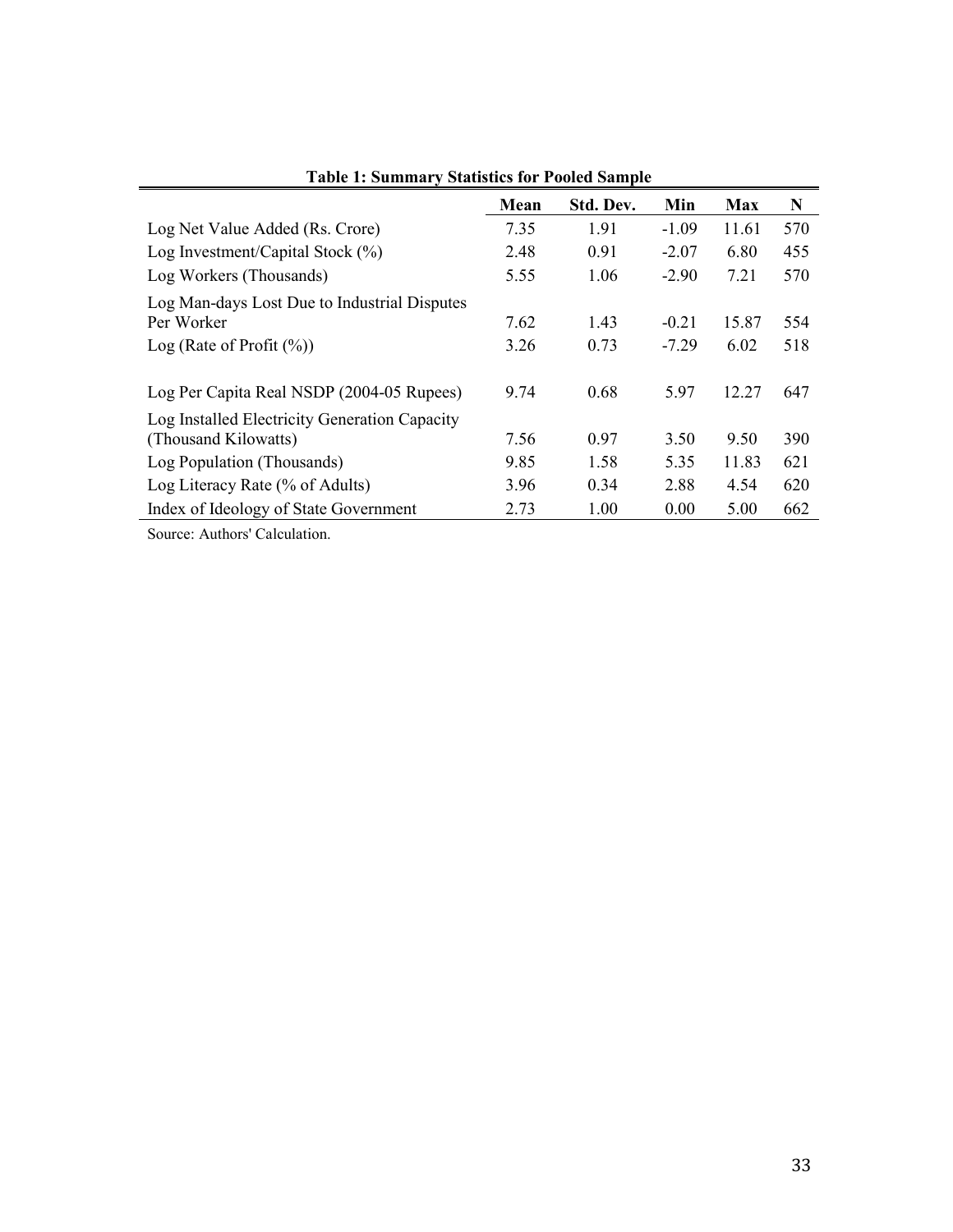| Dependent Variable: Log Net Value Added    |            |             |             |           |            |            |            |
|--------------------------------------------|------------|-------------|-------------|-----------|------------|------------|------------|
|                                            | (1)        | (2)         | (3)         | (4)       | (5)        | (6)        | (7)        |
| Log Industrial Disputes (Man-days Lost)    | $-0.105**$ | $-0.151***$ | $-0.115***$ | $-0.037*$ | $-0.001$   | $-0.116**$ | $-0.097**$ |
|                                            | (0.002)    | (0.000)     | (0.000)     | (0.011)   | (0.890)    | (0.001)    | (0.002)    |
| Log (Rate of Profit)                       | $0.577***$ | $0.613***$  | $0.672***$  | $0.137**$ | $0.178***$ | $0.639***$ | $0.655***$ |
|                                            | (0.000)    | (0.000)     | (0.000)     | (0.003)   | (0.000)    | (0.000)    | (0.000)    |
| <b>State Fixed Effects</b>                 | Y          | Y           | Y           | Y         |            | v          | Y          |
| <b>Year Fixed Effects</b>                  | Y          | Y           | Y           | Y         | Y          | Y          | Y          |
| Controls                                   |            | Y           | Y           | Y         | Y          | Y          | Y          |
| <b>State-level Time Trends</b>             |            |             | Y           |           | Y          |            | Y          |
| Leads and Lags of Disputes, Rate of Profit |            |             |             | Y         | Y          |            |            |
| 1-Lag Dependent Variable: System GMM       |            |             |             |           |            | Y          | Y          |
| <b>Observations</b>                        | 505        | 314         | 314         | 304       | 304        | 308        | 308        |

# **Table 2: Effect of Industrial Disputes and Rate of Profit on Net Value Added**

Notes. Controls: log real per capita net domestic product, log of the adult literacy rate, log of installed capacity for electricity generation, log of population, an index of ideology of state governments. The models in (1) through (5) have been estimated with OLS, and model (6) and (7) has been estimated with system GMM. Pvalues, clustered by state, appear in parentheses below parameter estimates. Significance levels: \*\*\* < 0.001, \*\* < 0.01, \* <0.05.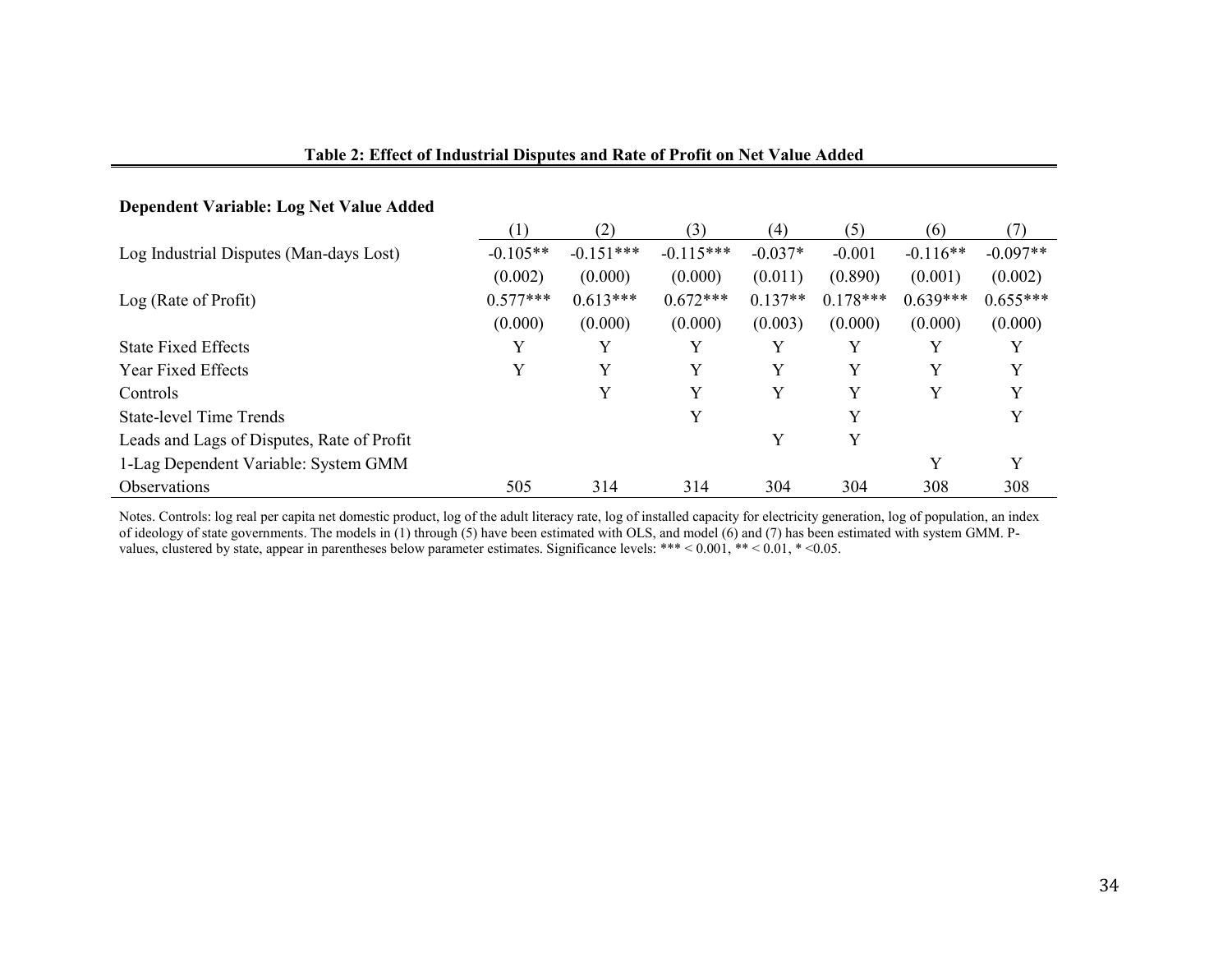| Dependent Variable: Log Investment/Capital Stock |           |            |            |            |            |            |            |
|--------------------------------------------------|-----------|------------|------------|------------|------------|------------|------------|
|                                                  | (1)       | (2)        | (3)        | (4)        | (5)        | (6)        | (7)        |
| Log Industrial Disputes (Man-days Lost)          | 0.016     | $-0.015$   | 0.021      | 0.013      | $-0.001$   | $-0.003$   | 0.046      |
|                                                  | (0.683)   | (0.811)    | (0.686)    | (0.819)    | (0.991)    | (0.965)    | (0.471)    |
| Log (Rate of Profit)                             | $0.708**$ | $0.963***$ | $1.136***$ | $1.113***$ | $1.167***$ | $0.519***$ | $0.595***$ |
|                                                  | (0.006)   | (0.000)    | (0.000)    | (0.000)    | (0.000)    | (0.000)    | (0.000)    |
| <b>State Fixed Effects</b>                       | Y         | Y          | v          | Y          | Y          | Y          | Y          |
| <b>Year Fixed Effects</b>                        | Y         | Y          | Y          | Y          | Y          | Y          | Y          |
| Controls                                         |           | Y          | Y          | Y          | Y          | Y          | Y          |
| <b>State-level Time Trends</b>                   |           |            | Y          |            | Y          |            | Y          |
| Leads and Lags of Disputes, Rate of Profit       |           |            |            | Y          | Y          |            |            |
| 1-Lag Dependent Variable: System GMM             |           |            |            |            |            | Y          | Y          |
| <b>Observations</b>                              | 441       | 262        | 262        | 257        | 257        | 221        | 221        |

### **Table 3: Effect of Industrial Disputes and Rate of Profit on Investment**

Notes. Controls: log real per capita net domestic product, log of the adult literacy rate, log of installed capacity for electricity generation, log of population, an index of ideology of state governments. The models in (1) through (5) have been estimated with OLS, and model (6) and (7) has been estimated with system GMM. P-values, clustered by state, appear in parentheses below parameter estimates. Significance levels: \*\*\* < 0.001, \*\* < 0.01, \* < 0.05.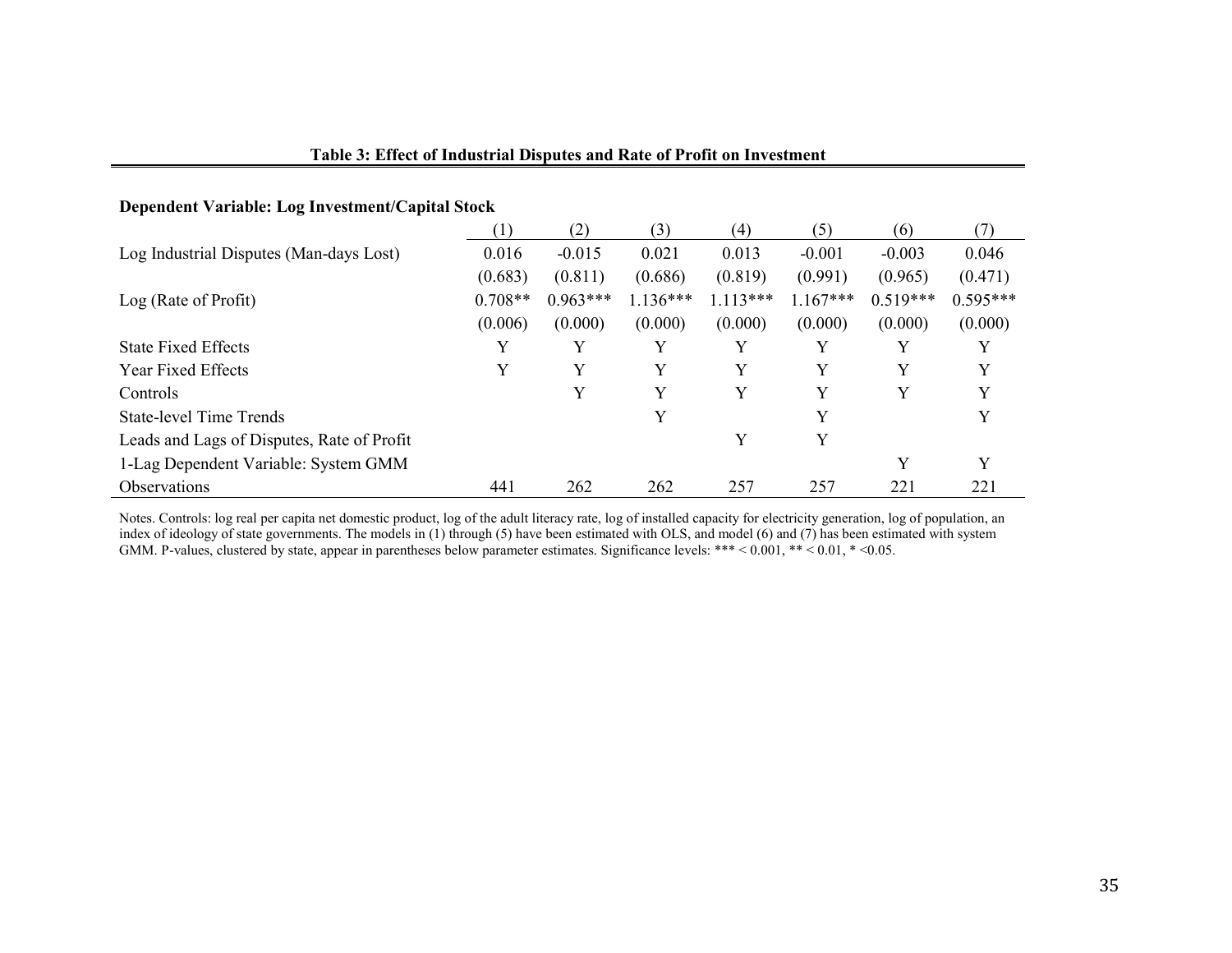| <b>Dependent Variable: Log Number of Workers</b> |           |             |             |           |            |            |            |
|--------------------------------------------------|-----------|-------------|-------------|-----------|------------|------------|------------|
|                                                  | (1)       | (2)         | (3)         | (4)       | (5)        | (6)        | (7)        |
| Log Industrial Disputes (Man-days Lost)          | $-0.119*$ | $-0.162***$ | $-0.141***$ | $-0.053*$ | $-0.036**$ | $-0.092**$ | $-0.092**$ |
|                                                  | (0.027)   | (0.000)     | (0.000)     | (0.011)   | (0.005)    | (0.003)    | (0.002)    |
| Log (Rate of Profit)                             | $0.370*$  | $0.472***$  | $0.529***$  | 0.005     | 0.014      | $0.577***$ | $0.561***$ |
|                                                  | (0.014)   | (0.000)     | (0.000)     | (0.921)   | (0.597)    | (0.000)    | (0.000)    |
| <b>State Fixed Effects</b>                       | Y         | Y           | Y           | Y         | Y          |            |            |
| <b>Year Fixed Effects</b>                        | Y         | Y           | Y           | Y         | Y          | Y          | Y          |
| <b>Controls</b>                                  |           | Y           | Y           | Y         | Y          | Y          | v          |
| <b>State-level Time Trends</b>                   |           |             | Y           |           | Y          |            |            |
| Leads and Lags of Disputes, Rate of Profit       |           |             |             | Y         | Y          |            |            |
| 1-Lag Dependent Variable: System GMM             |           |             |             |           |            | Y          | Y          |
| <b>Observations</b>                              | 505       | 314         | 314         | 304       | 304        | 308        | 308        |

# **Table 4: Effect of Industrial Disputes and Rate of Profit on Number of Workers**

Notes. Controls: log real per capita net domestic product, log of the adult literacy rate, log of installed capacity for electricity generation, log of population, an index of ideology of state governments. The models in (1) through (5) have been estimated with OLS, and model (6) and (7) has been estimated with system GMM. P-values, clustered by state, appear in parentheses below parameter estimates. Significance levels: \*\*\* < 0.001, \*\* < 0.01, \* < 0.05.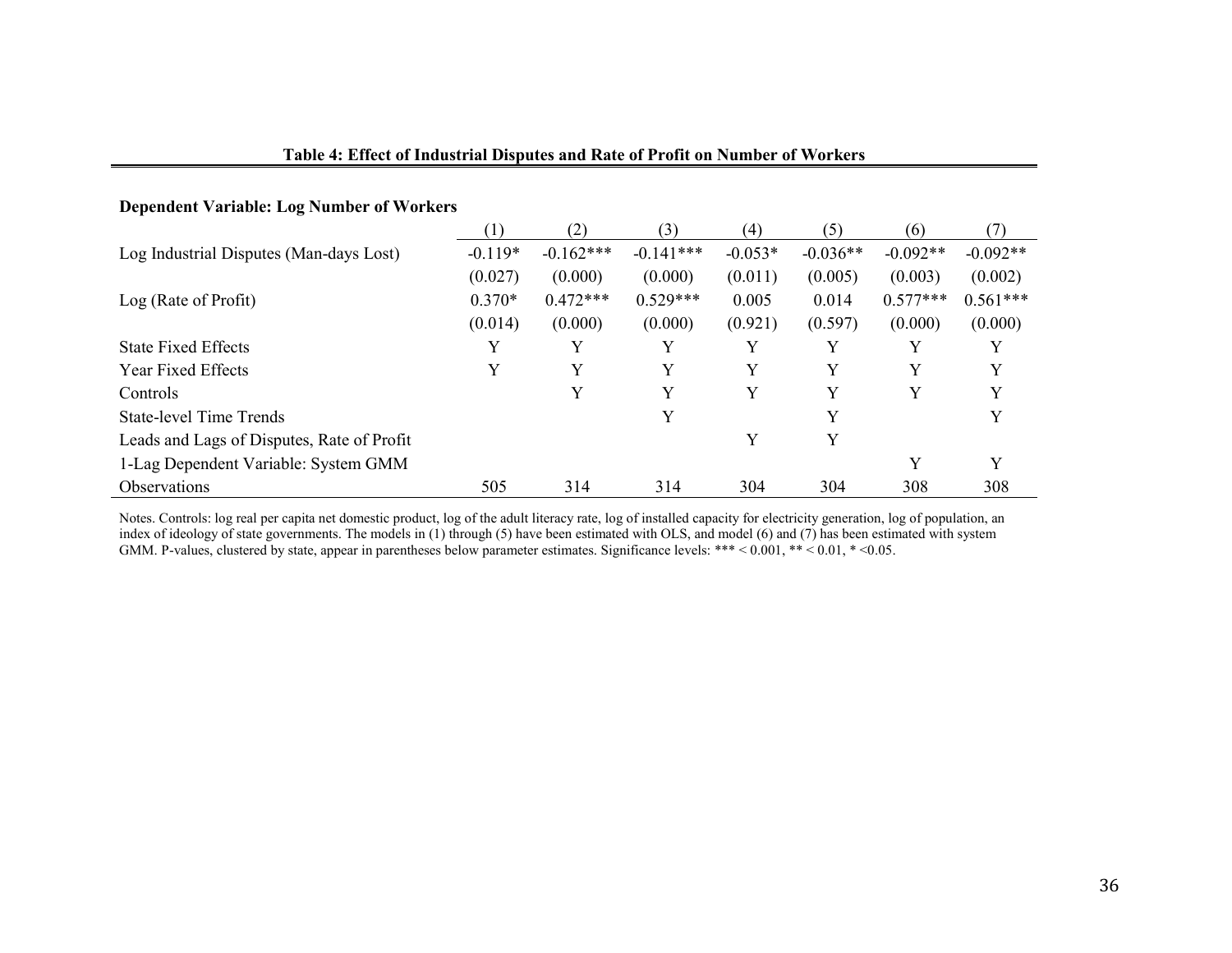#### **Appendix: Data Sources and Construction of Variables**

The unbalanced panel dataset used for the analysis in this paper were constructed from many different sources. For the 37-year period 1969-2005, we cover the following sixteen major states of India – Andhra Pradesh, Assam, Bihar, Gujarat, Haryana, Jammu & Kashmir, Karnataka, Kerala, Madhya Pradesh, Maharashtra, Orissa, Punjab, Rajasthan, Tamil Nadu, Uttar Pradesh and West Bengal. In 2001, three more states – Jharkhand, Chattisgarh and Uttarakhand were created from the erstwhile states of Bihar, Madhya Pradesh and Uttar Pradesh respectively. We have merged the post-2001 observations for the corresponding states to get a consistent series for sixteen states for the entire period 1969-2005.

For our measures of industrial performance – net value added, investment/capital stock, and number of workers employed – the primary source of data is the Indian Annual Survey of Industries (ASI). The ASI is one of the most reliable sources of information regarding various aspects of the manufacturing sector in India and has been conducted every year by the Central Statistical Office (CSO) of the Government of India since 1959 (except 1972). The ASI covers all factories registered under sections  $2(m)(i)$  and  $2(m)(ii)$ of the Factories Act of 1948 wherein a factory, the primary statistical unit of enumeration, is defined as any premise where a manufacturing process is carried out by 10 or more workers working with the aid of power, or 20 or more workers working without power. The ASI sample is divided into two parts – a census sector and a sample (or factory) sector. The census sector involves full enumeration covering all industrial units in 5 less industrially developed states – Manipur, Meghalaya, Nagaland, Tripura, and Andaman & Nicobar Islands – and all units having 100 or more workers in the other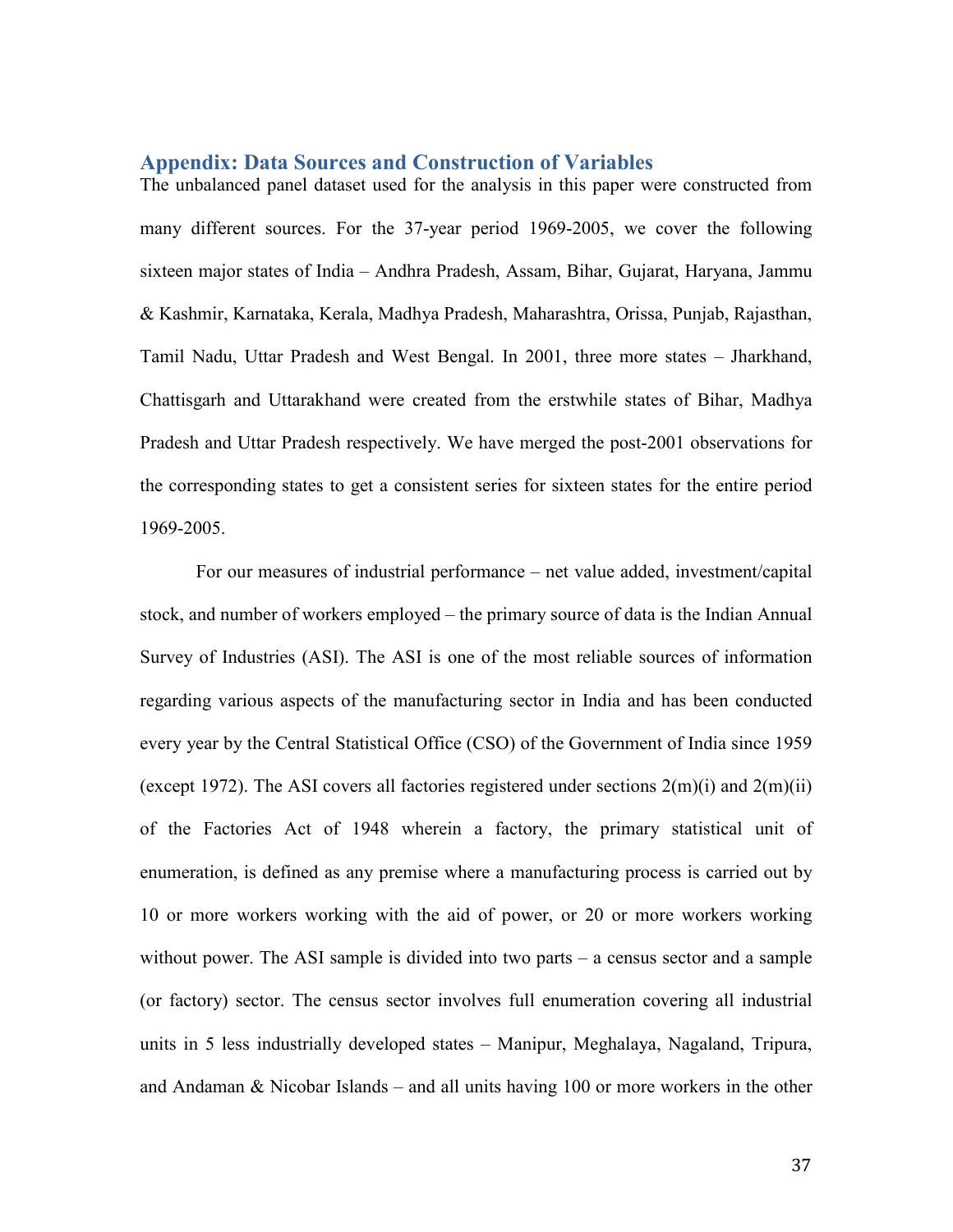states and union territories (UTs). The sample sector involves stratified random sampling of units in states other than those considered industrially less developed.

Our data on Net Value Added (NVA) is from the ASI and is defined as the increment to the value of goods and services that is contributed by a factory and is obtained by deducting the value of total inputs and depreciations from the value of output. For the years 1980-2008, we have used the data on the factory sector directly from ASI publications. For the period 1969-1979, we have used the data collated by Besley and Burgess (2004) and made available online by the Economic Organisation and the Public Policy Programme (EOPP) of the London School of Economics and Political Science (Besley and Burgess, 2017).

Data on employment has also been taken from the ASI. We use the data on the total number of workers as our measure of employment. Again, for the period 1980-2008, we have obtained the numbers directly from ASI publications and for 1969-1979, we use the data from the EOPP website.

Finally, for our third dependent variable – investment – we use slightly different measures for two different periods. For 1980-2005, we measure investment as the ratio of net fixed capital formation (NFCF) and the stock of fixed capital (at the beginning of the period). The data on NFCF comes from the ASI, which also reports the stock of fixed capital on the basis of historical cost valuation. We use the following recursion to compute replacement cost capital stock:  $K(t + 1) = K(t) \times [P(t)/P(t-1)] + I(t)$ , where  $K(t)$ is the value of replacement cost capital stock at the beginning of period t, I(t) is the net fixed capital formation over period t, and P(t) is the value of the national wholesale price index for machines and machinery (WPIMM) in period t. In the initial period,  $t = 0$ ,  $K(0)$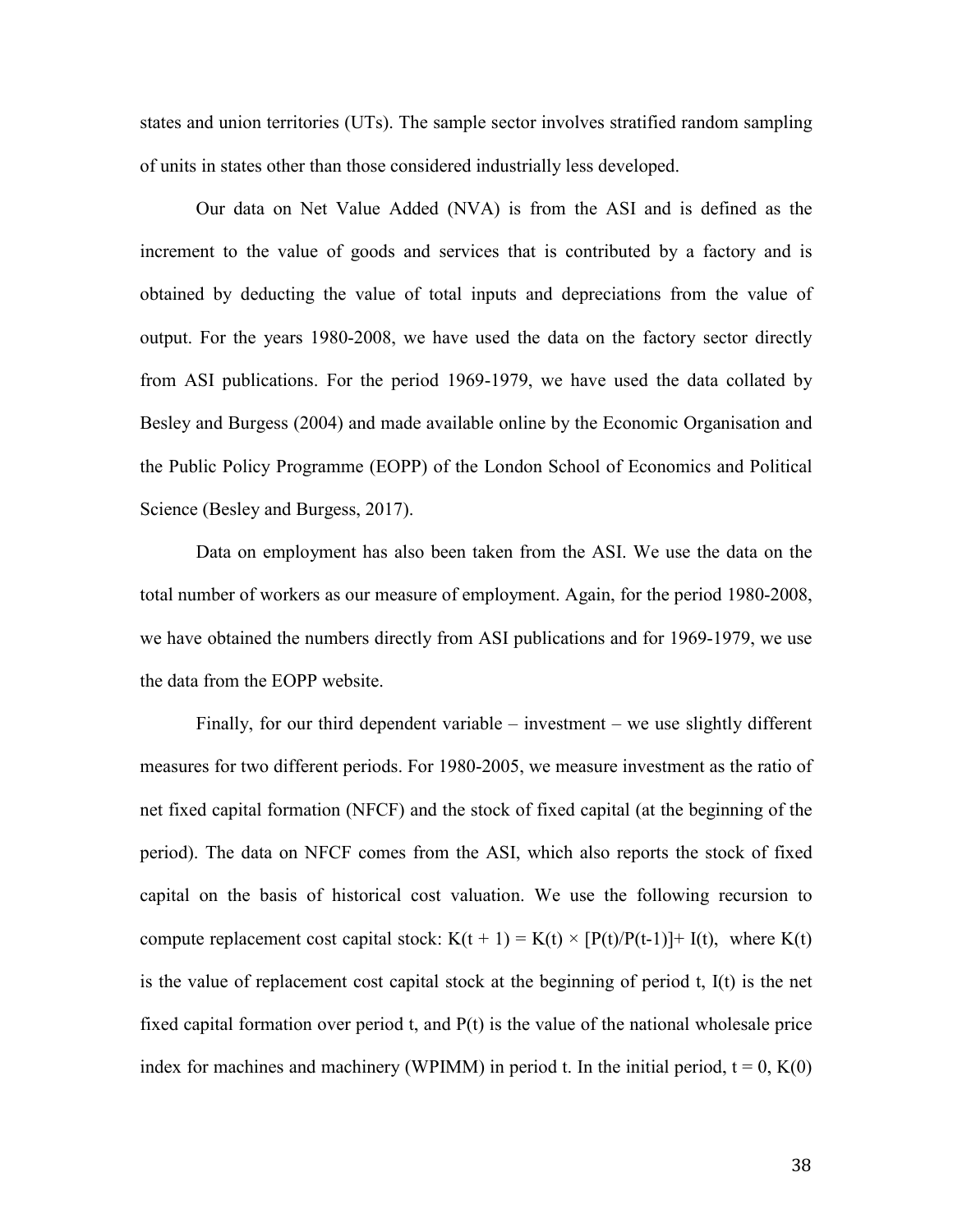is the historical cost value of capital stock. This methodology has previously been used in Basu and Das (2016). Unfortunately, since the data on NFCF is not available for the preceding years, for 1969-1979, we measure investment as the change in fixed capital stock every year. Again, we calculate the fixed capital stock at replacement cost using the WPIMM. The data on the stock of fixed capital for the period 1969-1979 comes from the EOPP website. The data on the WPIMM for the entire period 1969-2005 comes from the Office of the Economic Adviser, Department of Industrial Policy and Promotion, Ministry of Commerce and Industry, Government of India.

The independent variable that captures the industrial relations climate is the total number of man-days lost in industrial disputes. Data on this variable comes from various issues of the *Indian Labor Statistics* and the *Indian Labor Yearbook*, both published by the Labor Bureau, Ministry of Labor and Employment, Government of India.

We measure profitability using the rate of profit, which is computed as the ratio of profit income and the stock of fixed capital (measured in replacement cost) at the beginning of the year. We calculate profit income as the difference between Net Value Added and Wages of productive workers. Data for these variables come from the EOPP website (1969-1989) and the ASI (1980-2005).

For our control variables, the sources are as follows: data on total installed electricity generation capacity were taken from the *Statistical Abstracts of India,* Central Statistical Office, Department of Statistics, Ministry of Planning, Government of India; data on per capita real NSDP (at 2004-05 prices) are taken from the *Handbook of Statistics of Indian Economy*, an annual publication of the Reserve Bank of India; data on state-level population for Census years are taken from various issues of the *Economic*